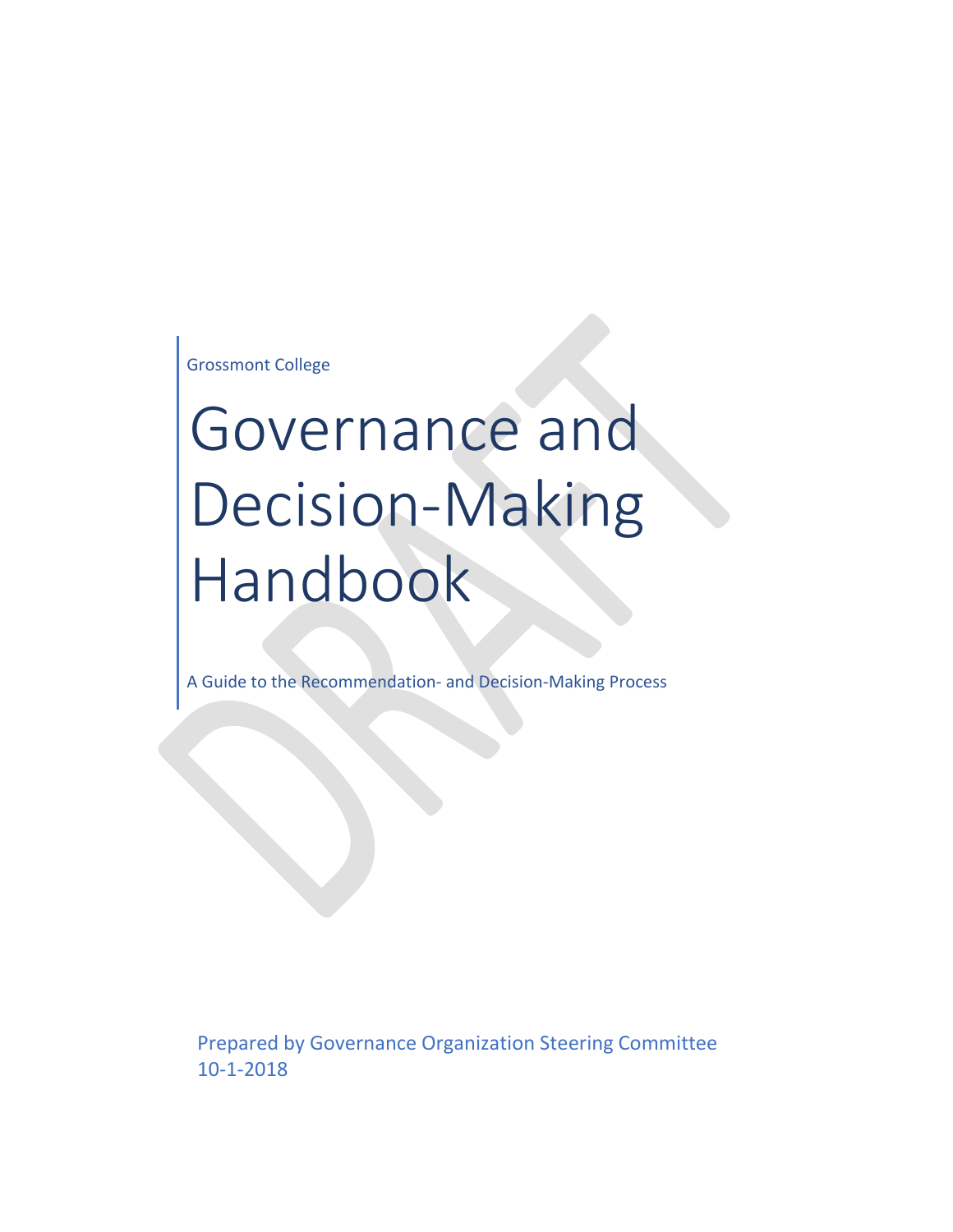# Table of Contents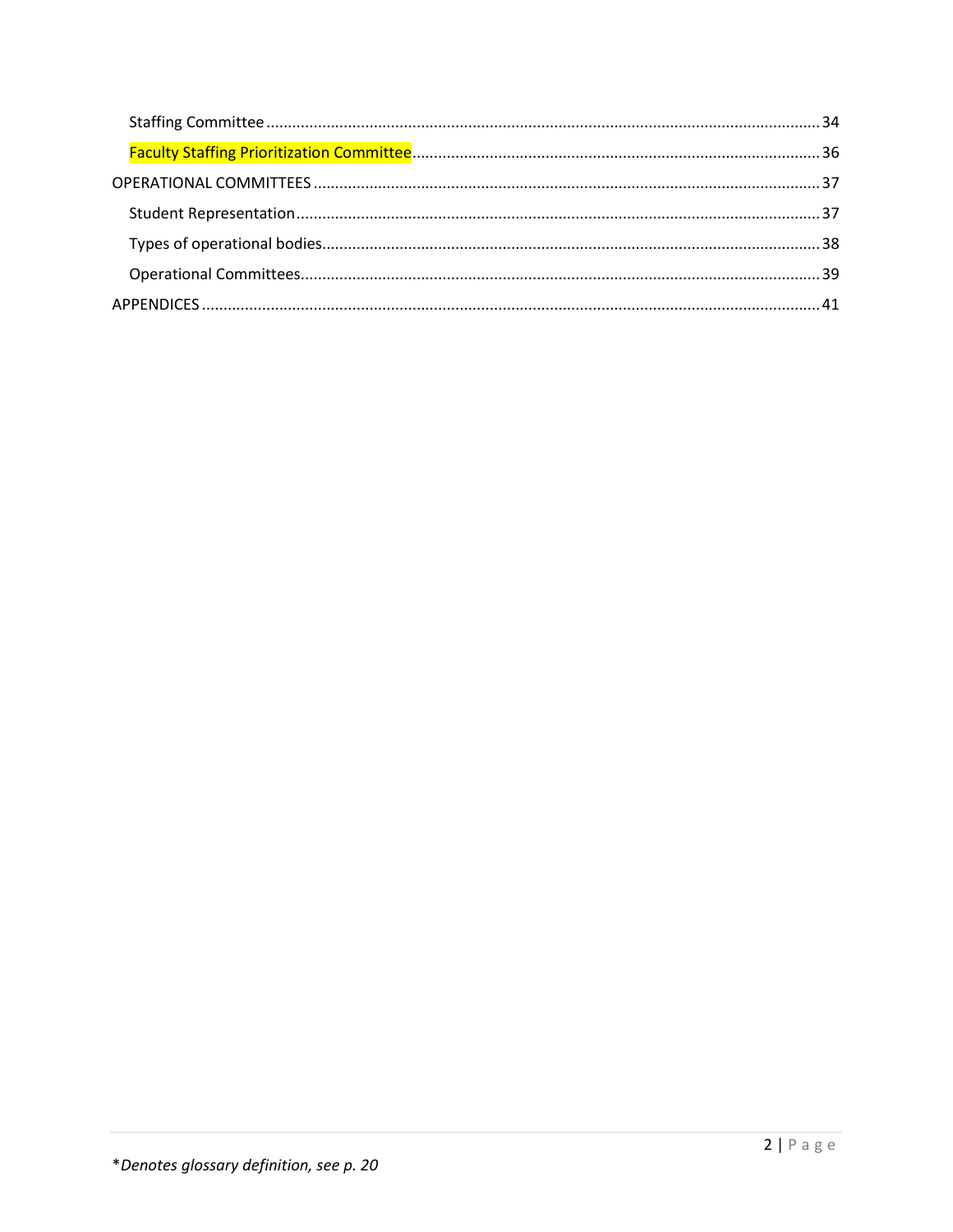# INTRODUCTION

<span id="page-3-0"></span>Grossmont College strives to enhance student success, improve the student experience, and ensure equitable access and outcomes for all students. An effective participatory governance will support these outcomes and will create a trustworthy recommendation-making process that the college president can rely upon to guide their decisions on a broad range of policy development, resource allocations, and plans.

This handbook is designed to clarify the role of staff, faculty, students, and supervisors/administrators in participatory governance at Grossmont College. It provides guidance on the roles and responsibilities of all members of the college community, whether one is serving on a governance body or not. It also serves as a source of institutional memory as it relates to Grossmont College's participatory governance structure, and the reasoning behind its restructure during the 2017-2018 and 2018-2019 academic years.

This handbook also describes the college's participatory governance structure, including its bodies, how they relate to each other, and how recommendations flow from one body to the next. It also describes the recommendation- and decision-making process, and how members of college constituency groups and governance bodies participate in that process.

As a foundational framework, this handbook relies on AB 1725, the landmark California legislation that first directed participatory governance activities at community colleges statewide; accrediting standards set forth by Accrediting Commission for Community and Junior Colleges (ACCJC); California education code; California Code of Regulations, specifically Title 5 regulations; and policies and procedures established by the Grossmont-Cuyamaca Community College District governing board (see appendix).



# Participatory vs. Operational Example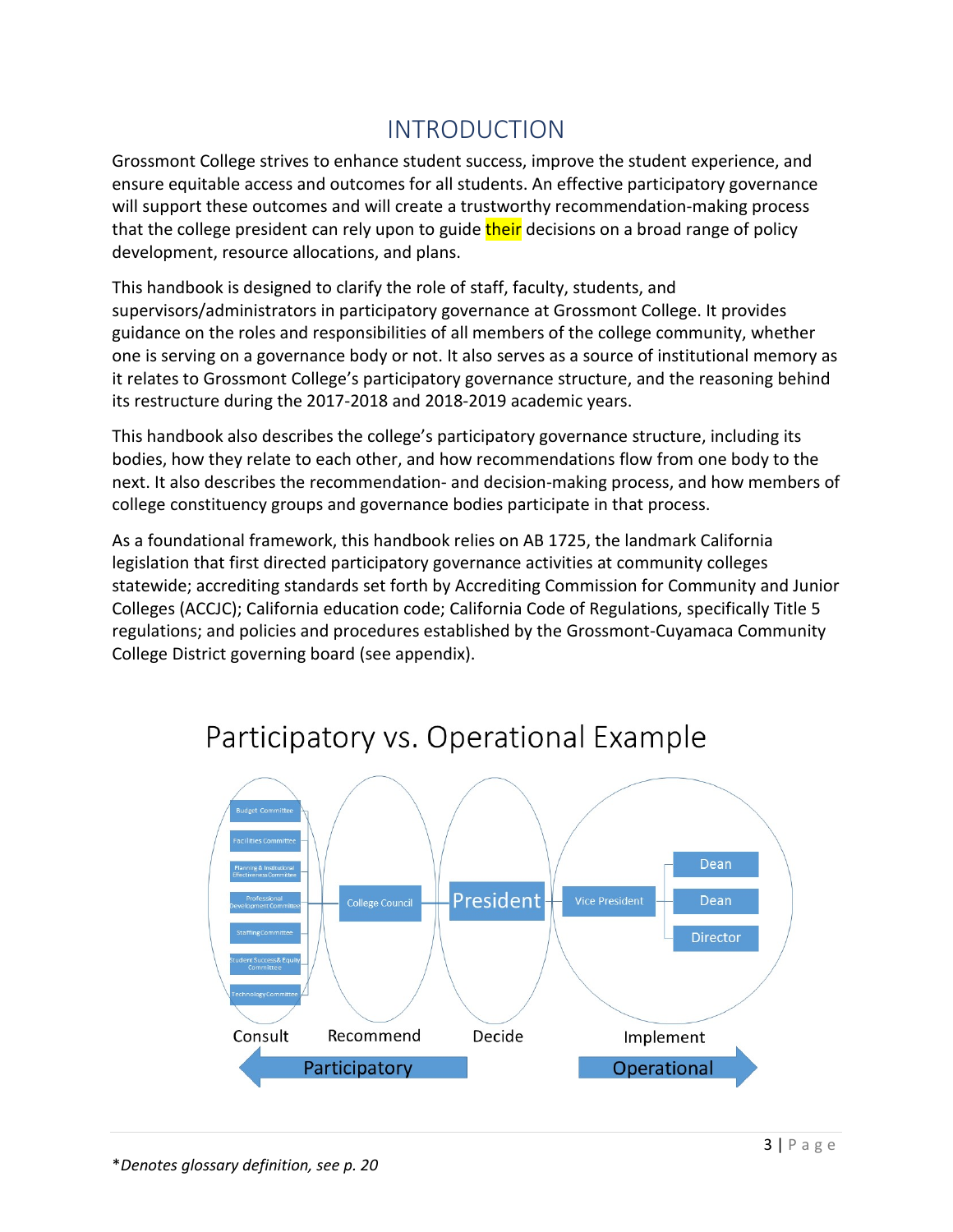This document focuses ONLY on participatory governance and acknowledges other governance entities and decision-making processes with which participatory governance must engage separately and harmoniously:

- the Academic Senate with rights and responsibilities delineated in AB1725 and reflected in District Board policy;
- the Classified Senate representing the voice of classified staff;
- the Administrator's Association representing the voice of classified and educational managers and supervisors;
- the Associated Students of Grossmont College representing the voice of students;
- collective bargaining laws and the negotiated agreements between the respective employee bargaining units and the Grossmont-Cuyamaca Community College District which deal with matters pertaining to hours, wages, and working conditions and are not addressed in this publication;
- administrative/operational processes which deal with the day-to-day functioning of the college within established policies and procedures and not included in participatory governance;
- operational committees that ensure effective implementation of decisions and allocations made through participatory governance recommendations or administrative processes; and
- district policies and procedures that govern college operations.



The handbook also includes information regarding philosophy and guiding principles; rules, roles, and responsibilities; communication and documentation; and governance relationships.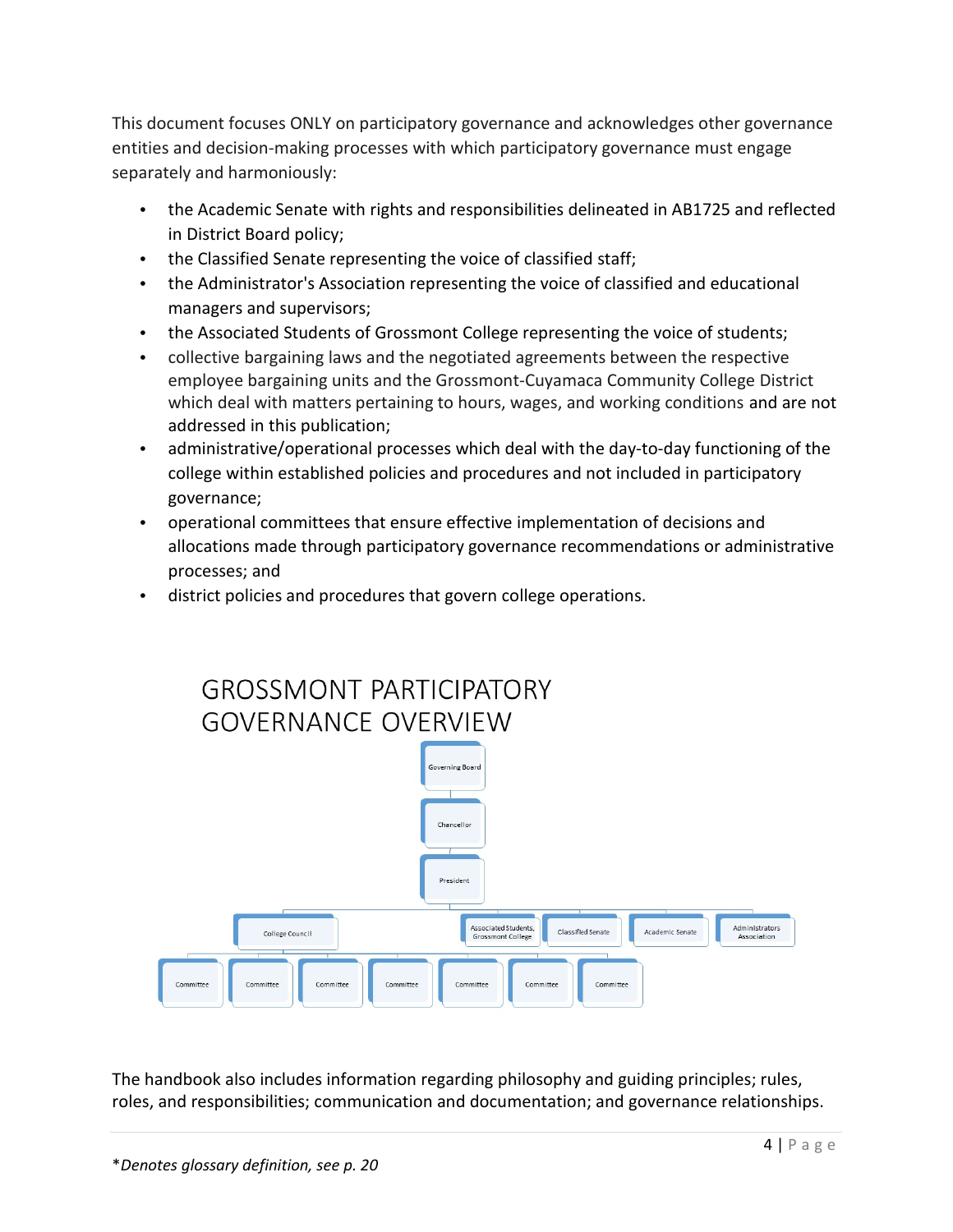Lastly, there is a dedicated glossary of definitions for phrases and words frequently used in participatory governance settings.

### <span id="page-5-0"></span>**History**

In spring 2017, Grossmont College administrative leadership, in coordination with the Academic Senate and Classified Senate, solicited assistance from the California Community Colleges' Institutional Effectiveness Partnership Initiative (IEPI) regarding three areas of focus: participatory governance, annual unit planning, and assessment of student learning outcomes.

In fall 2017, an IEPI-appointed partnership resource team (PRT) of staff, faculty, and supervisors/administrators from community colleges throughout the state visited with various members of the Grossmont College community and recommended that the college reorganize their participatory governance structure to adhere to the standards of good practice set by the Accrediting Commission for Community and Junior Colleges (ACCJC) in 2014. Specifically, Standard IV addresses:

"The institution recognizes and uses the contributions of leadership throughout the organization for promoting student success, sustaining academic quality, integrity, fiscal stability, and continuous improvement of the institution… Through established governance structures, processes, and practices, the governing board, supervisors/administrators, faculty, staff, and students work together for the good of the institution."

In fall 2017, it also became apparent to the Accreditation Steering Committee that the college had work to do as it related to Standard IV. A: Decision-Making Roles and Processes. At that time, the Governance Organization Steering Committee (GOSC) was formed, emerging out of the Administration/Senate Officers Committee (ADSOC), and included representatives from various campus constituency groups, including Academic Senate, Administrators' Association, Associated Students of Grossmont College, and Classified Senate, in addition to representatives from the Accreditation Steering Committee and Professional Development. Led by technical assistance providers Helen Benjamin, Ph.D., retired Chancellor of Contra Costa Community College District; and Debbie DiThomas, Ed.D., retired President/Superintendent of Barstow College, the GOSC met numerous times, including several all-day sessions, during the 2017- 2018 academic year to begin the work of redesigning the college's participatory governance structure.

This handbook is the result of that work, and will be continuously updated as it, and the participatory governance structure it describes, evolves over time. It will be reviewed on an annual basis by the College Council and its standing committees, and updated as needed, per ACCJC standards.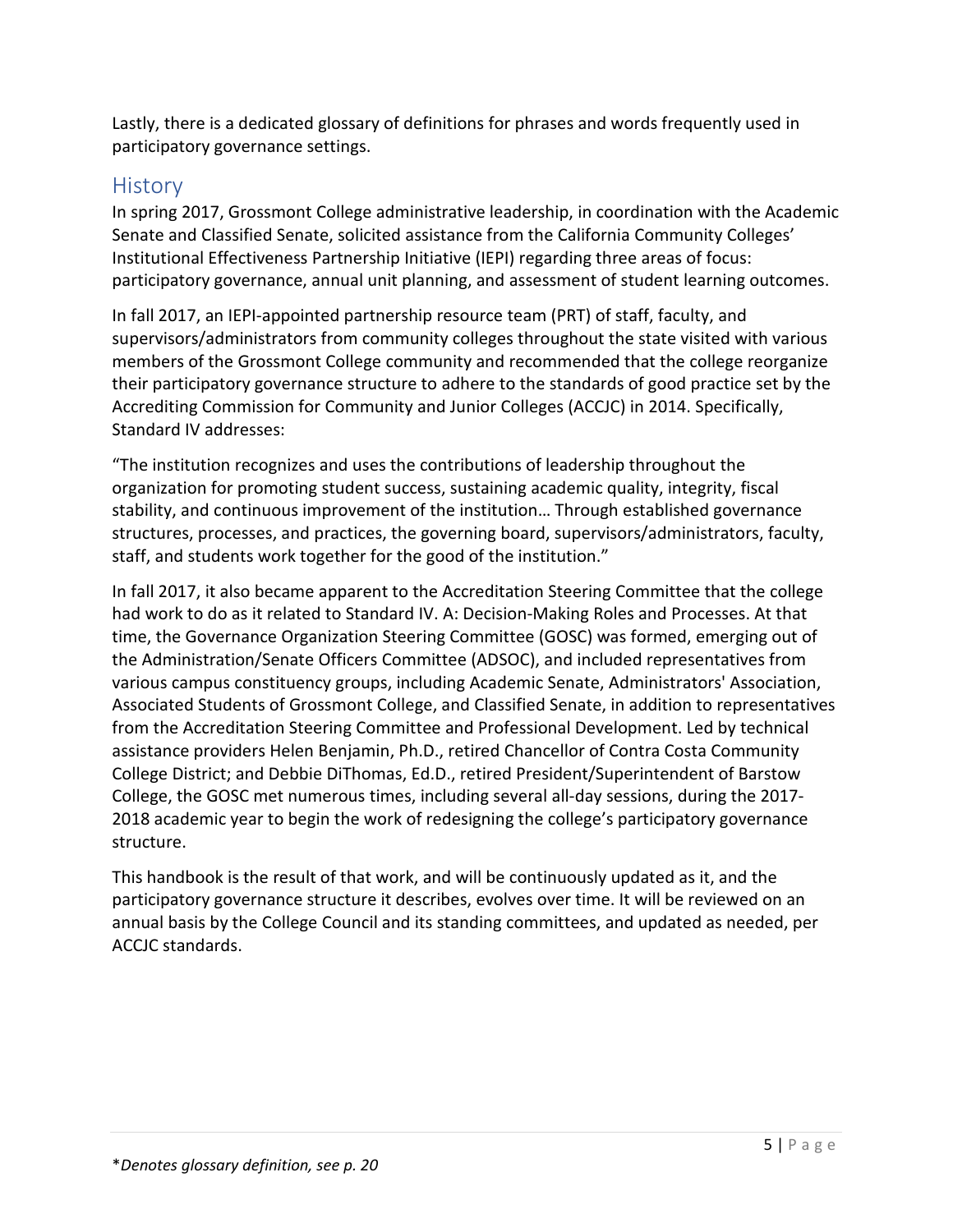# PHILOSOPHY AND GUIDING PRINCIPLES

<span id="page-6-0"></span>The goal of participatory governance at Grossmont College is to achieve effective participation by all constituencies, where all participants are trained in meeting processes, and collegial and civil behavior is assured. Recommendations are made by consensus, have an equity perspective and focus on student outcomes. By doing so, a decision made by the president will be one that participants can trust was made in full consideration of the opinions expressed by the college's subject matter experts and constituencies.

As a state-funded institution, Grossmont College also has a duty to serve the public good and to be judicious in spending public funds. Effective participation by all constituencies in participatory government serves this purpose by ensuring good planning and transparency.

Effective Participatory Governance at Grossmont College will allow the college the ability to formulate strategic decisions by the effective participation of all constituency groups (students, classified professionals, faculty, supervisors/administrators). Governance offers a transparent process by which equity-minded and student-focused decision-making takes place by shared leadership actively seeking consensus on the best way forward with any given issue or opportunity. Through participatory governance, the college is able to maximize institutional effectiveness with a student-focused, equity-based process that creates a culture of participatory and broad leadership. Effective governance requires participation, dialogue, and valued outputs.

- 1. **Participation**: Constituency representation and active and effective participation in the assigned governance process will ensure Grossmont College will develop and implement policies and practices that produce shared benefit to the college community. The key to successful and effective committee work is active participation by all representatives. All participatory governance meetings are open to guests and have an open comment period. To encourage consistent participation, meeting conveners and chairs are discouraged from rescheduling meetings, as this affects the ability of members and guests to attend, especially students and faculty. When rescheduling is necessary attempts to maintain the same day and time are encouraged.
- 2. **Dialogue**: At Grossmont College, governance dialogue is the process of individuals exchanging ideas through civil discussions designed to achieve mutual understanding. A commitment to equity, civility, mutual respect, and collegial behavior by all participants is essential to achieving consensus.
- 3. **Valued Outputs**: Governance achieves purpose when the process leads to identification of data-informed strategies, solutions, and/or recommendations that advance Grossmont College in the direction of equity-minded, student-centered goals. In this context, "value" is achieved through active participation by constituency representatives in dialogue that produces meaningful consensus and a way forward.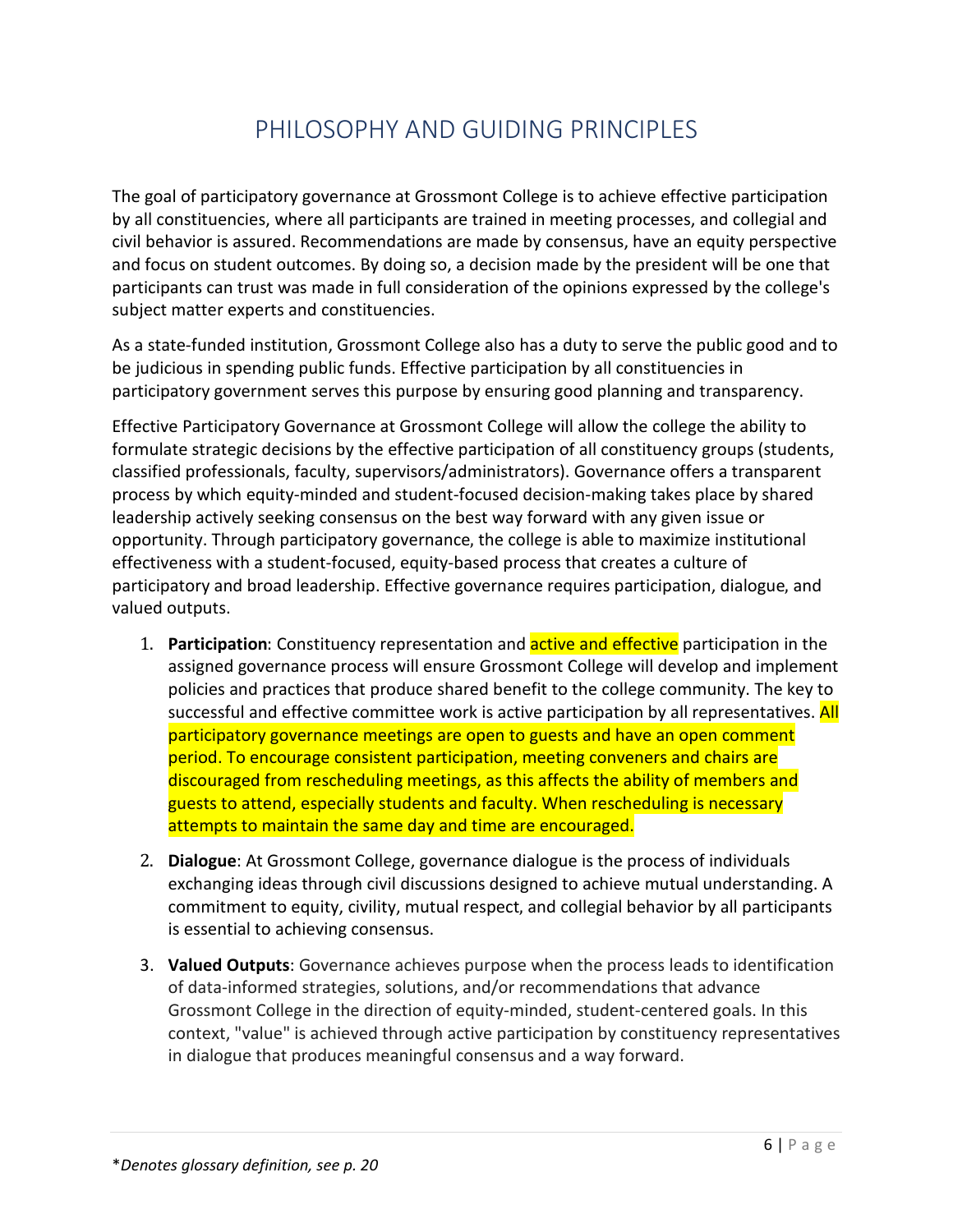# RULES, TOOLS AND ROLES

<span id="page-7-0"></span>In order to create valued outcomes, a commitment to participation, dialogue, and the pursuit of value in the form of useful output by all is necessary. It is acknowledged that there are power dynamics in a room. Work must be done to create the equitable and inclusive environment sought for effective and active participation. To do so, council/committee members will establish behavioral norms that include the following meeting rules of engagement, make use of meeting tools, and respect the roles of each member.

#### <span id="page-7-1"></span>Meeting Rules of Engagement

In participatory government, a high level of collegiality, respect, and civility is expected. Those expectations include the following rules:

- There is no rank in the room when at the committee table. All participants are treated as peers, both between constituencies and within constituencies.
- Speakers will be heard one at a time and without interruption. Participants will allow for moments of silence for thought and other viewpoints. In consideration of hearing all feedback, members should be mindful of how often and how long they speak. Equity in consensus building means including diverse perspectives at all levels of the organization.
- Members will be engaged and contribute, and challenge ideas, not people. All meeting attendees will be respectful/civil in their comments, responses, and body language.
- Members will listen to others, and seek to focus on the merits of what is being said, while making a good faith effort to understand the concerns of others. Council/committee members are encouraged to ask questions of clarification.
- Each person reserves the right to disagree with any proposal and accepts responsibility for offering alternatives that accommodate individual interests and the interests of others.
- All members should be mindful of the language used in discussions, including use of "I" statements instead of "they" attributions to relate anecdotal evidence or experiences. Members are encouraged to use an asset-minded\* approach that focuses on what works and how something can be done. This is in contrast to a deficit-minded\* approach that focuses on the negative and why an initiative, idea, or project can't get done.
- All council/committee members will be aware of the purpose and responsibility of their committees. When issues arise in discussion that are not supported by the committee's charge, the chair will identify the proper council, committee, or constituency group leadership for review, and forward the issue for consideration.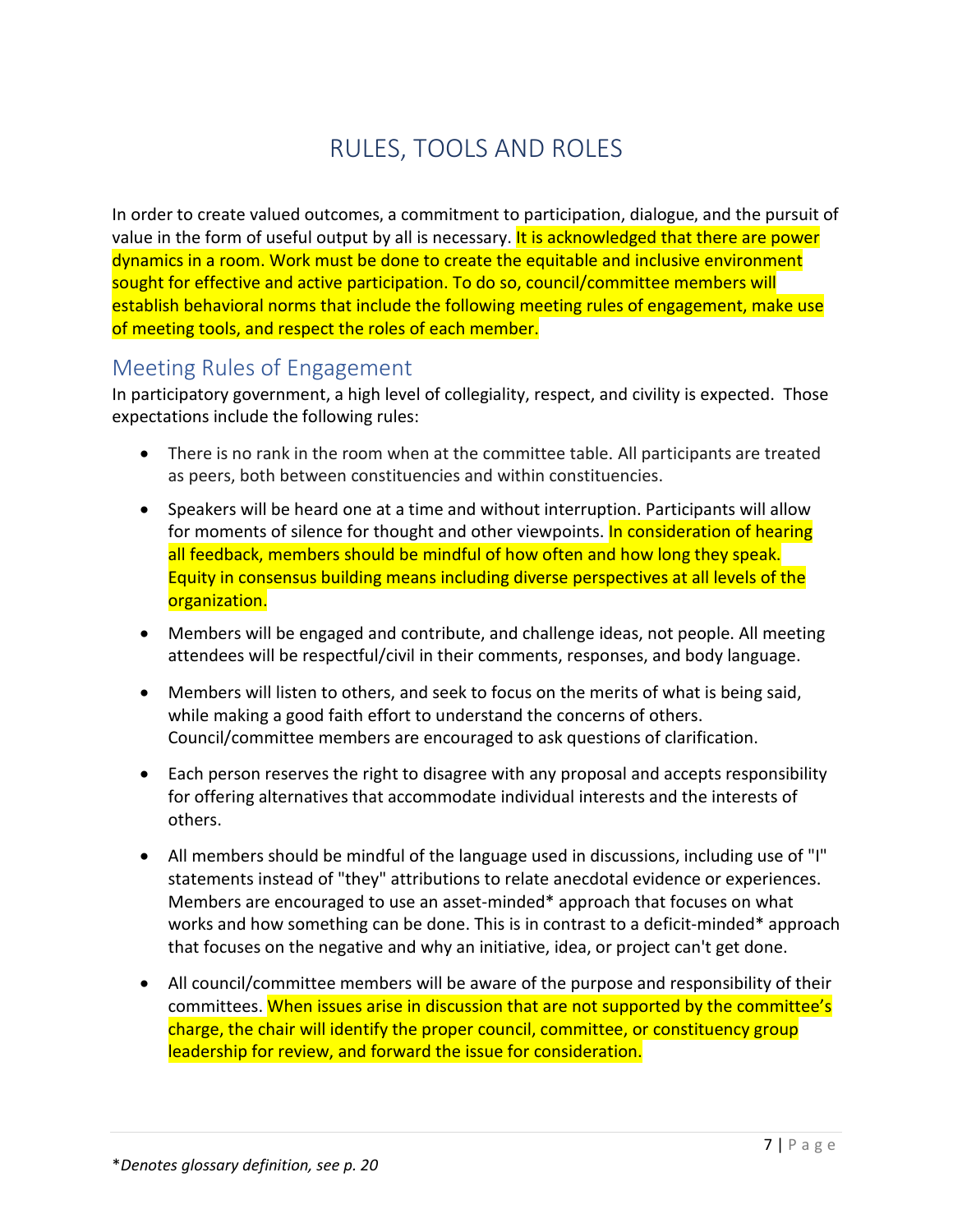• Once consensus is reached after deliberation, council/committee members will support the group's recommendation.

## <span id="page-8-0"></span>Meeting Management Tools

Tools in this section address how the governance meeting should be organized, a simple process of for how to apply consensus decision-making to meeting deliberations, the roles of chair-persons and participants, and strategies for effective record-keeping and communications.

Meetings are the primary mechanism for convening governance groups. Effective meetings require well-thought-out agendas, active participation, and a record of the meetings, topics and outcomes. Best practices for agenda design include the following:

- Careful agenda preparation in advance, using provided templates that are both easily found online and in print, and ar[e Americans with Disabilities Act \(ADA\)-compliant for](https://www.gcccd.edu/it/websites-cascade/accessibility-getting-started.html)  [accessibility](https://www.gcccd.edu/it/websites-cascade/accessibility-getting-started.html)
	- o Remember, agendas are driven by committee charge
- Focus on prioritized issues
	- o Items included are prioritized based on the committee charge
	- o Items should also be prioritized based on time of occurrence in the academic year
- Balance between agenda items and meeting time available
	- o A thoughtful balance between presentation and discussion should be maintained
	- o Remember: a one-hour meeting should have no more than two agenda items requiring active dialogue
- Discussion content should be **framed** by well-designed questions
	- o Providing questions for discussion can invite focused participatory input better than simply framing content by topic
- Record key findings and commitments using accessible meeting notes templates
	- o Reserve time at the end of meetings to collectively summarize action/information items, and what constituency representatives should take to their groups for discussion and what information the committee expects back from constituency members

## <span id="page-8-1"></span>Consensus Forming and Decision Making

Achieving meaningful consensus is essential to effective governance and leads to the formation of decisions that advance the college community in the direction of preferred outcomes. In this context "consensus" describes a general state of agreement rather than a "majority opinion." Clear agreements and public indications of understanding and support by committee members are critical to maintain forward progress of all governance groups. Participatory governance is driven by dialogue addressing issues of shared importance that seeks consensus. All council/committee members, especially the chair or convener, are expected to make good-will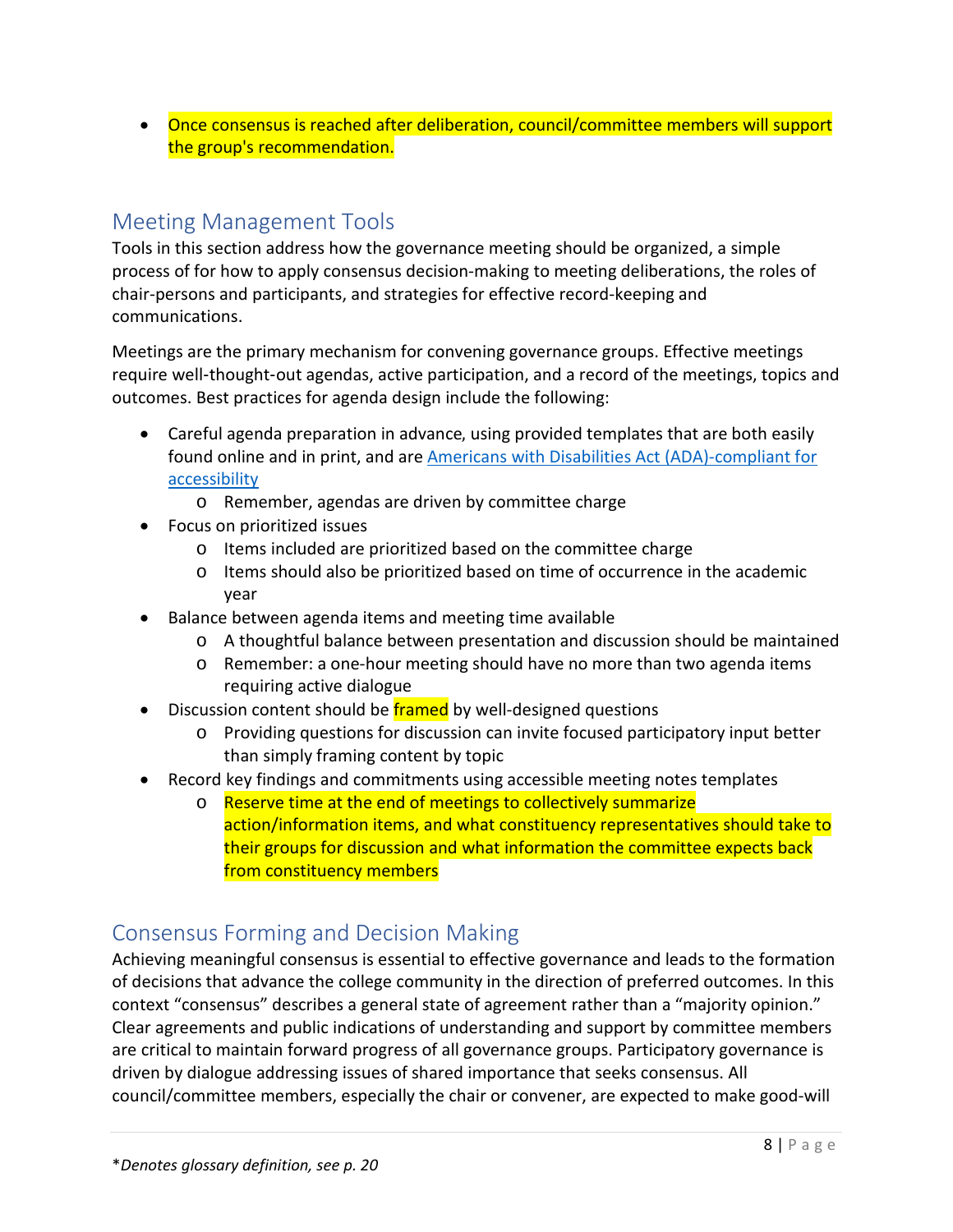attempts to resolve each participant's concerns before asking for agreement and closing discussion regarding a recommendation or forward actions.

At Grossmont College, consensus is reached on the College Council and on standing committees when at least three-fourths/75 percent of voting members present are in agreement on a decision. Consensus is not reached on College Council if more than two of those in the minority are members of the same constituency; this does not apply to standing committees. In those instances when consensus is not reached, more conversation is required and the item may not move forward as a recommendation.

Recommendations are forwarded from standing committees to College Council, and from College Council to the College President. The College President is responsible for a final decision and is expected to provide to the College Council a written response that includes their reasoning regarding that decision, especially if the decision departs from the recommendation.

## <span id="page-9-0"></span>Participatory Governance Roles

There are several roles for those who participate in a participatory governance body. The following list describes those roles and the expectations for each type.

#### <span id="page-9-1"></span>Role of the Convener\* and Co-Chairs

The role of the convener of College Council, or the co-chairs of any standing committee, is important in managing the business of that participatory governance body. (\*For the College Council, the person convening the meeting is a convener due to their lack of voting on that body.) For meetings, the convener or co-chairs are responsible for:

- developing agendas, including awareness of the college's calendar and the scheduling of items to ensure timely discussion and processing in the participatory governance system, especially in those instances where items must be forwarded to the district governing board for approval;
- monitoring member attendance and following up with constituency leadership regarding any chronic absenteeism;
- ensuring meeting discussions are focused on agenda items that adhere to the committee/council's charge;
- participating in convener/chair training; and
- equally collaborating with their committee co-chair on the aforementioned items.

The College Council convener and committee co-chairs are also responsible for ensuring that all members are properly trained, and for requesting appointment or reappointment of constituency representatives. Most importantly the convener and co-chairs are responsible for ensuring all committee members have an opportunity to voice their opinions and ideas, and cultivating a safe and welcoming environment for discussion.

Standing committees have two co-chairs: one appointed ex-officio administrator and one elected by the committee itself from the current membership. Faculty and staff co-chairs will rotate on an annual basis. To prevent one constituency group from occupying both co-chair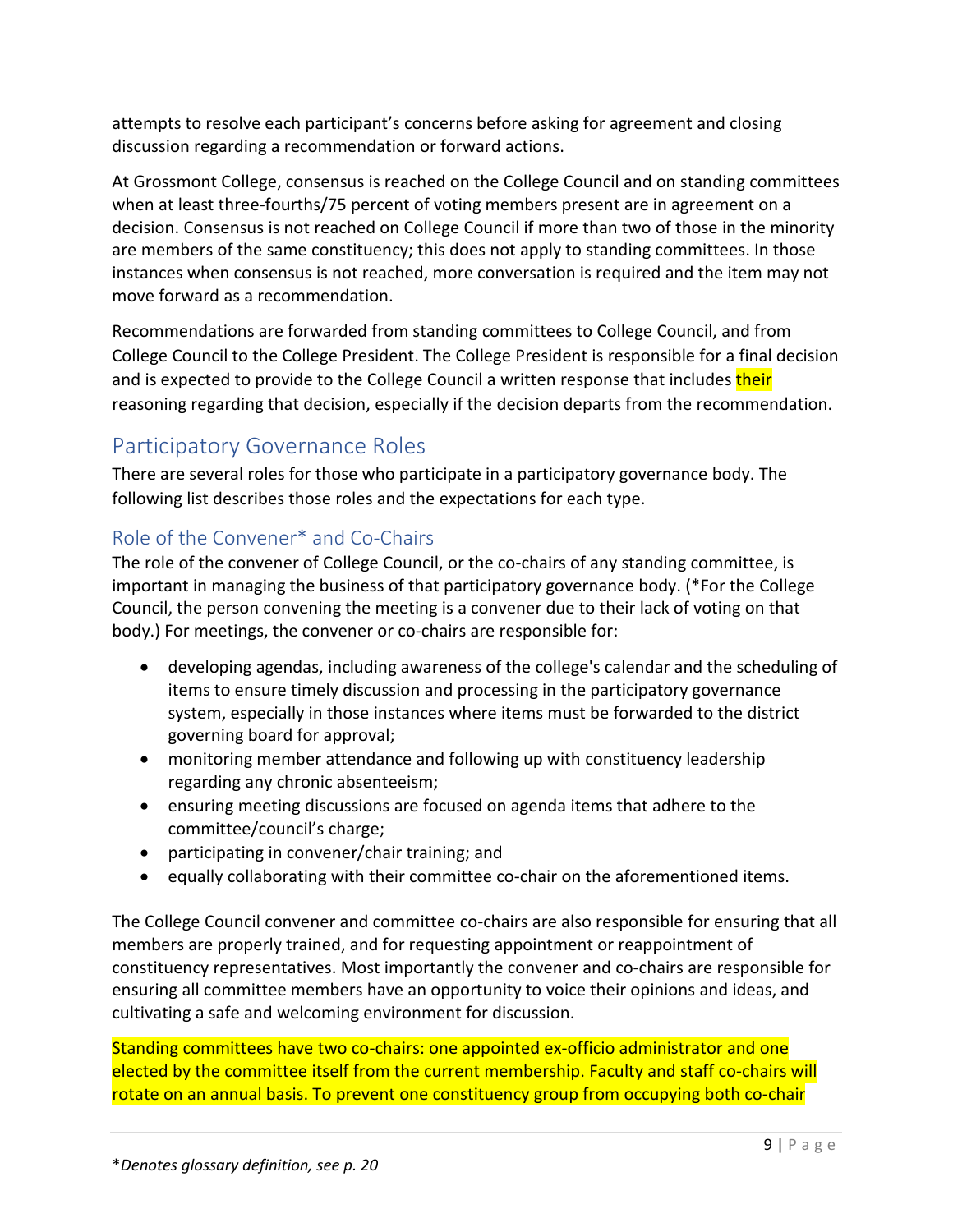positions, representatives from the Administrators' Association will not participate as a rotating co-chair.

#### <span id="page-10-0"></span>Role of the Voting Council/Committee Member

Participatory governance works best when all participants approach their role with a goal of understanding the committee's purpose and objectives, contributing ideas, listening for understanding, and are committed to equity, civility, mutual respect, and collegial behavior.

Active participation by all committee members enables the college community to strive for governance outcomes that are inclusive, reflect all constituency perspectives, and expand the leadership capacity of Grossmont College. Participants should be consensus-seeking rather than position-taking, which requires the dialogue process to be transparent and enables all members to both listen and understand one another clearly. Committee members should come to meetings on time and prepared, having read, reviewed any materials provided in advance and/or having completed any assigned tasks.

While the college's participatory governance system does not specifically record votes, recommendations are made by standing committees and the College Council through informal voting that results in consensus. All council and committee members, whether voting or not, are able to discuss items under review, but only voting members can participate in voting and providing a formal recommendation.

In the event that a committee member who represents a constituency is absent, the member may appoint a proxy. In those instances, proxy have the same authority to discuss and vote on issues on behalf of the absent member they represent. On College Council, a maximum of two proxy members is allowed for each constituency group at each meeting. It is the responsibility of the constituency group representative to inform the proxy of agenda items, constituency group discussions, and committee/council discussions related to the agenda item, and to notify the convener or co-chairs of their absence and assigned proxy.

#### <span id="page-10-1"></span>Role of the Constituency Member

Constituency members representing students, staff, faculty or supervisors/administrators, have an important role in the participatory governance process. By representing the whole of their constituency, e.g., all faculty, all classified professionals, all students, and all supervisors/administrators (excluding the executive leadership team), bring important viewpoints, experiences, context, and institutional memory to the meeting table.

As a constituency group representative, they are representing the "we" of their group as opposed to themselves as an individual, their respective department or program, or their division. While there is no expectation that constituency representatives must share a single perspective and/or vote as a unified block on any committee or council, constituency group representatives are appointed by their respective leadership group – Academic Senate, Administrators' Association, Associated Students of Grossmont College, or Classified Senate – to represent their group and are responsible for reporting back to their groups in addition to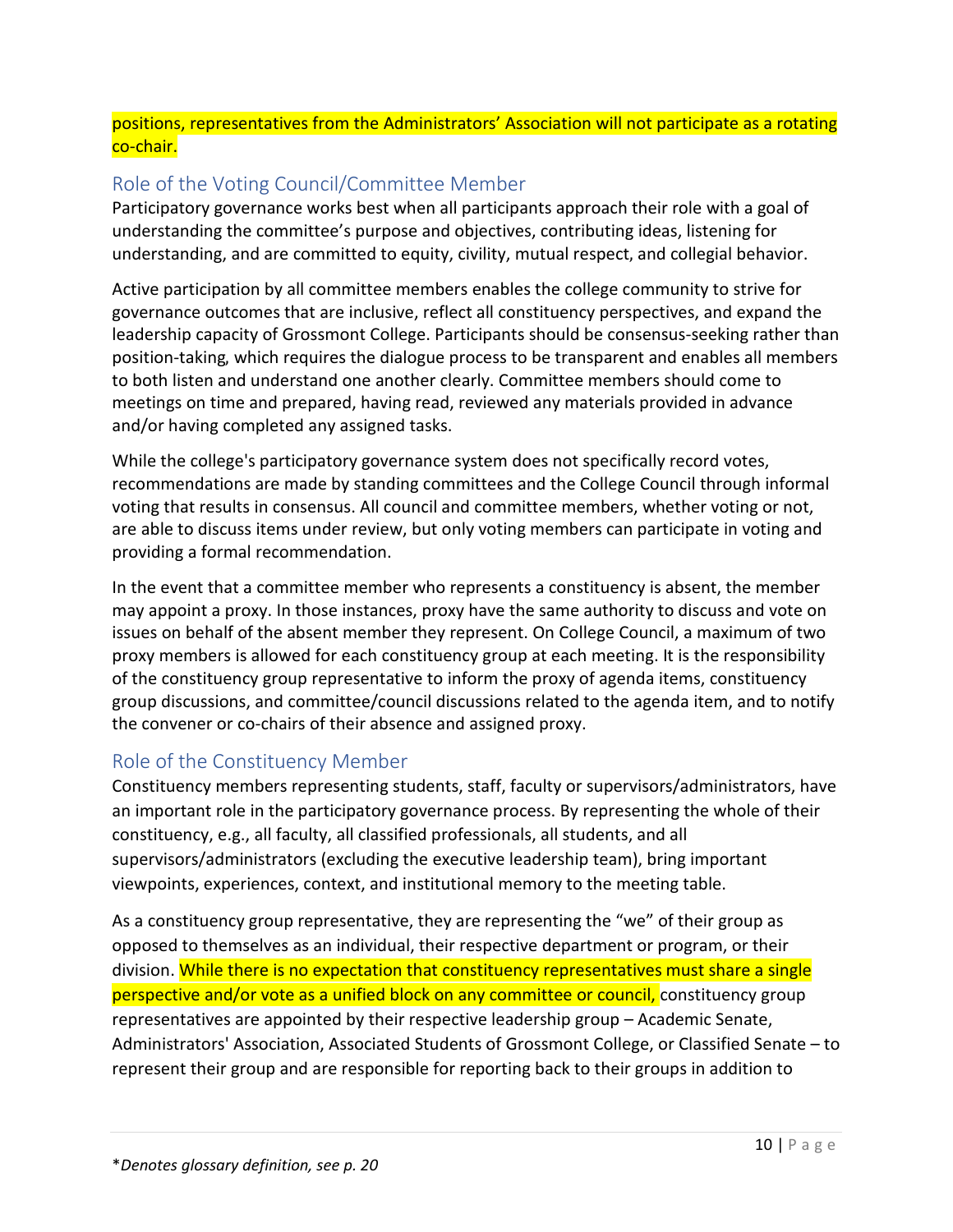creating a two-way communication between participatory governance bodies and their constituency.

There is a three-year length of service for each constituency member after which they must be reappointed or replaced by their constituency group.

#### <span id="page-11-0"></span>Role of the Proxy Member

Proxy representation on committees and councils is arranged by the constituency group representative who will be absent for an upcoming meeting. While there is responsibility for the constituency group representative to inform the proxy member of the committee's agenda, discussions, and action items, the proxy is responsible for understanding as much as possible regarding the committee/council meeting that they will attend, including proper meeting preparation and coming to the meeting on time.

#### <span id="page-11-1"></span>Role of the Expert/Ex Officio Member

An expert member is appointed to a committee or council because they have an expertise and/or official position relevant to the work of the committee. The role of the expert member is to advise and provide counsel to the committee so that all members may have a thorough understanding of the matter under discussion. Expert/ex officio members are full members and have the right to vote.

#### <span id="page-11-2"></span>Role of the Advisory Member

Similar to the expert/ex officio member, an advisory member is appointed to a committee or council because they have an expertise relevant to the work of the committee. However, they do not have the right to vote on committees or councils.

#### <span id="page-11-3"></span>Role of the Note Taker

Each participatory governance committee or council should have an assigned note taker to record discussions and conclusions, and distribute agenda and meeting minutes in a timely fashion. Note takers will most likely be the administrative assistant for the permanent administrative co-chair. Note takers cannot serve as committee/council members or as proxy and, if absent, the note taker and/or convener or co-chairs should find an appropriate substitute who is not an existing committee member.

#### <span id="page-11-4"></span>Role of the Meeting Guest

Three types of guests may attend participatory governance committee or council meetings:

- guests who provide expert knowledge who have been invited to attend on behalf of the convener, co-chairs or a committee/council member;
- guests who wish to make a statement during open comment; and
- guests who wish to observe the open meeting.

Guests do not have voting privileges and are only allowed to comment upon invitation, such as the agenda item for which they are providing expertise or during open comment. All meeting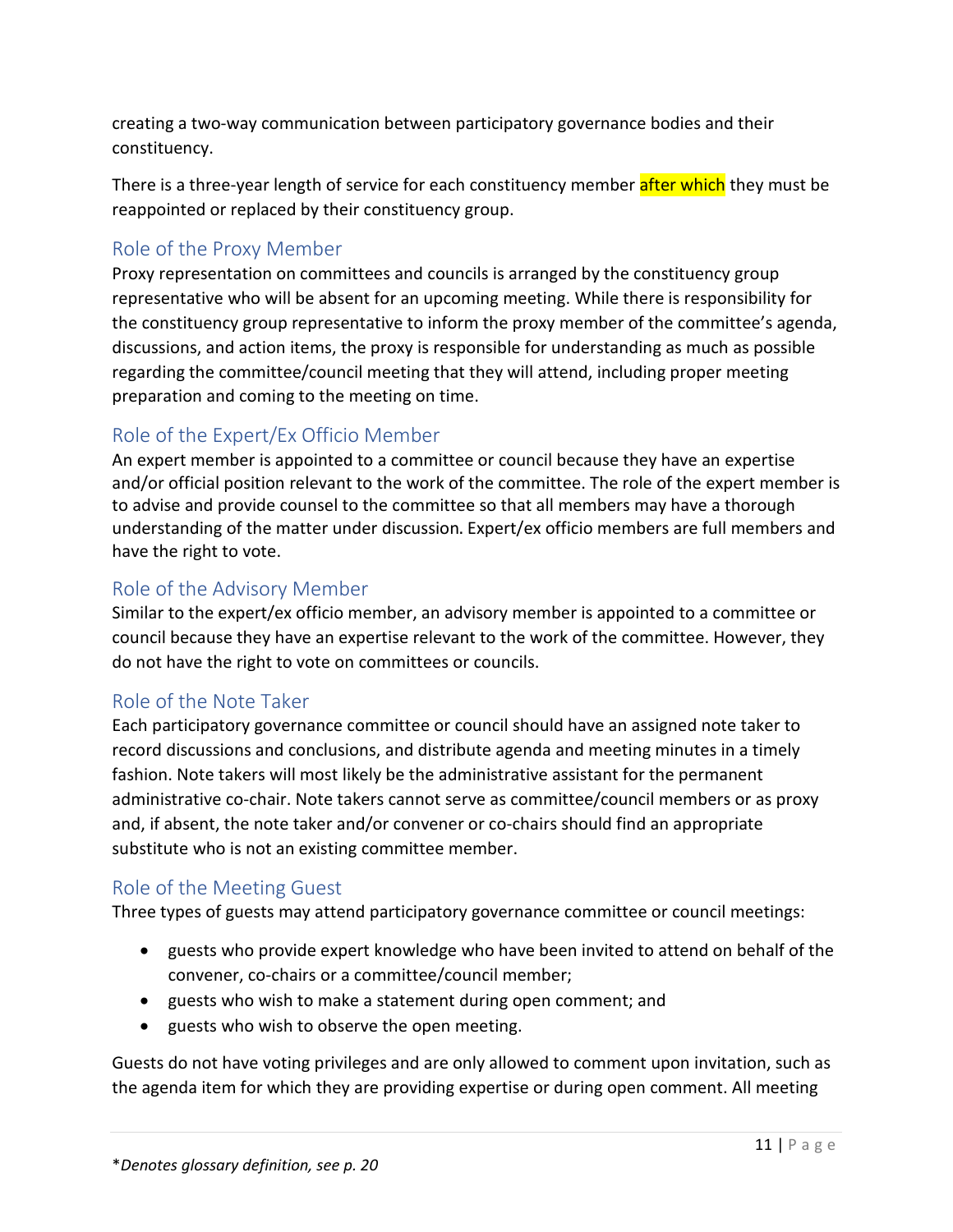<span id="page-12-0"></span>guests should be respectful, enter and exit the meeting with as little disruption as possible, and limit their comments to the agenda items under discussion, unless they are commenting during open comment.

# COMMUNICATION AND DOCUMENTATION

Effective participatory governance depends on good communication and documentation. To be most effective, governance communications and documentation should:

- enable all members of the college community to see, understand and participate in governance activities through use of accessible, American with Disabilities Act (ADA) compliant agendas and minutes created from a college-provided template;
- focus on documentation of agreements, actions items, and relevant context for the:
	- a. participatory governance body
	- b. between participatory governance bodies, e.g., College Council and standing committees or between standing committees
	- c. for constituency groups;
- ensure standing committees move recommendations forward to the College Council and that the College Council forwards recommendations to the College President for final consideration and decision-making;
- annually review and evaluate the process via the College Council;
- and provide a feedback mechanism.

Communication and documentation are essential to the active participation of all constituency groups. Best practices for ensuring this result are listed below:

- establishing outcome reporting protocols accessible to all in the community college;
- providing agenda and meeting records in a timely manner;
- providing timely publication of meeting records with clear action items;
- keeping meeting records that reflect key discussion points, outputs, and action items;
- adhering to agenda and minutes publication timelines as a matter of good practice; and
- providing an accessible document repository that is Americans with Disabilities Act (ADA)-compliant.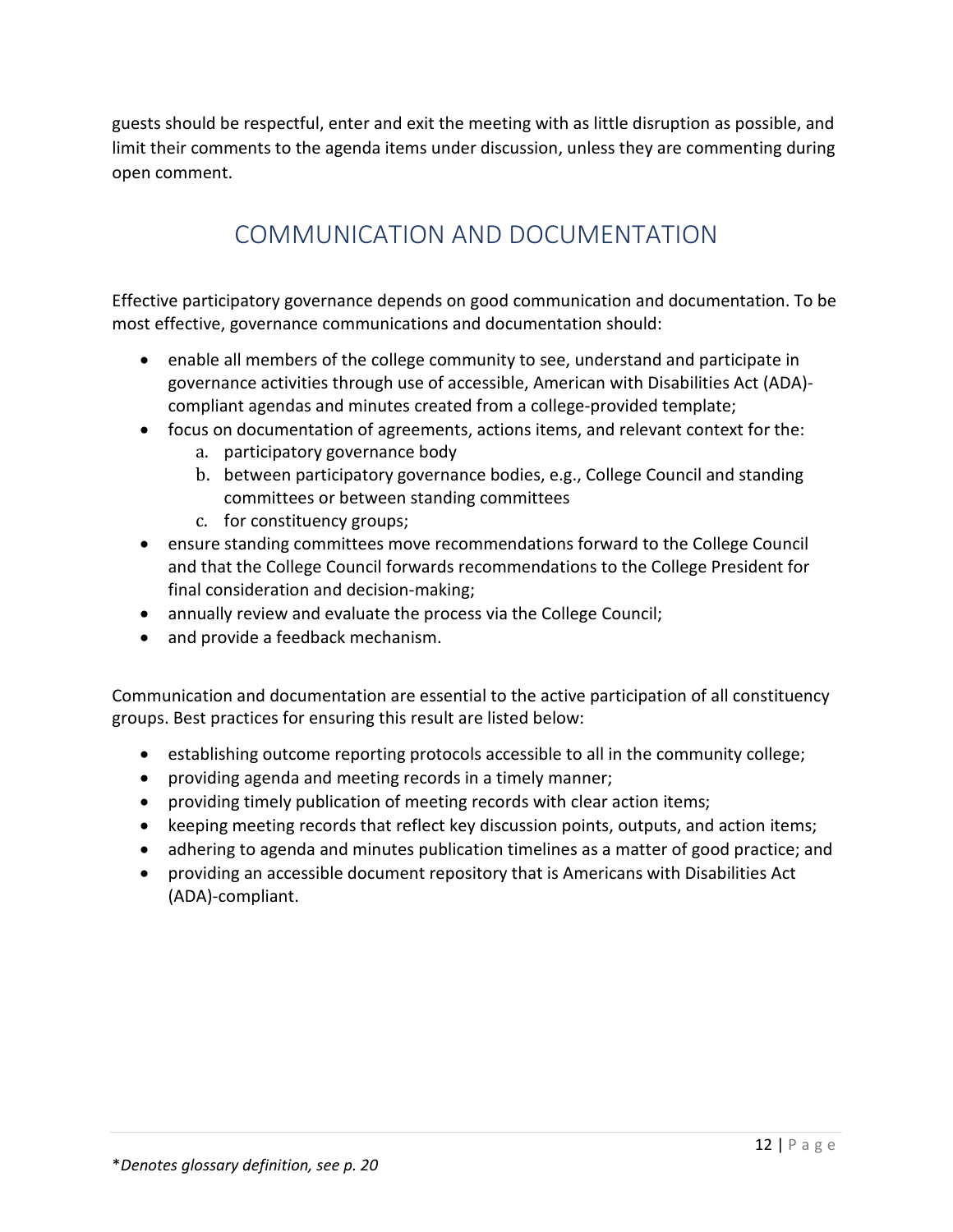# GOVERNANCE RELATIONSHIPS

<span id="page-13-0"></span>Grossmont College is led by an executive leadership team comprised of the president and vice presidents. To create an effective recommendation- and decision-making process, the executive leadership team seeks input and feedback from the college's constituency groups via the participatory governance system. The college's constituency groups include:

- students, represented by the Associated Students of Grossmont College;
- classified professionals, represented by Classified Senate;
- faculty, represented by Academic Senate; and
- supervisors/administrators, represented by Administrators' Association.

Other representative bodies for college employees include bargaining units such as American Federation of Teachers (AFT), California School Employees Association (CSEA), and Administrators' Association. Administrators' Association is the only group on campus to represent members as a constituency group and as a bargaining unit; it represents educational and classified supervisors and managers districtwide.

#### <span id="page-13-1"></span>**Students**

Associated Students of Grossmont College (ASGC) is the student government that represents students at Grossmont College, and represents Grossmont College students at the Student Senate for California Community Colleges (SSCCC) at the statewide level. ASGC is comprised of an executive leadership team that includes a president, vice president, vice president of finance and other positions, as well as a board of directors where each director represents 1,000 students.

ASGC makes recommendations to the college regarding academic and curricular concerns, such as those outlined in the California Code of Regulations, Title 5, Section 51023.7, commonly known as "9+1," as having a significant effect on students and calling for student contributions to decision-making:

- 1. Grading policies;
- 2. Codes of student conduct;
- 3. Academic disciplinary policies;
- 4. Curriculum development;
- 5. Courses or programs that should be initiated or discontinued;
- 6. Processes for institutional planning and budget development;
- 7. Standards and policies regarding student preparation and success;
- 8. Student services planning and development;
- 9. Student fees within the authority of the District to adopt; and
- 10. Any other District and college policy, procedure, or related matter that the District governing board determines will have significant effect on students.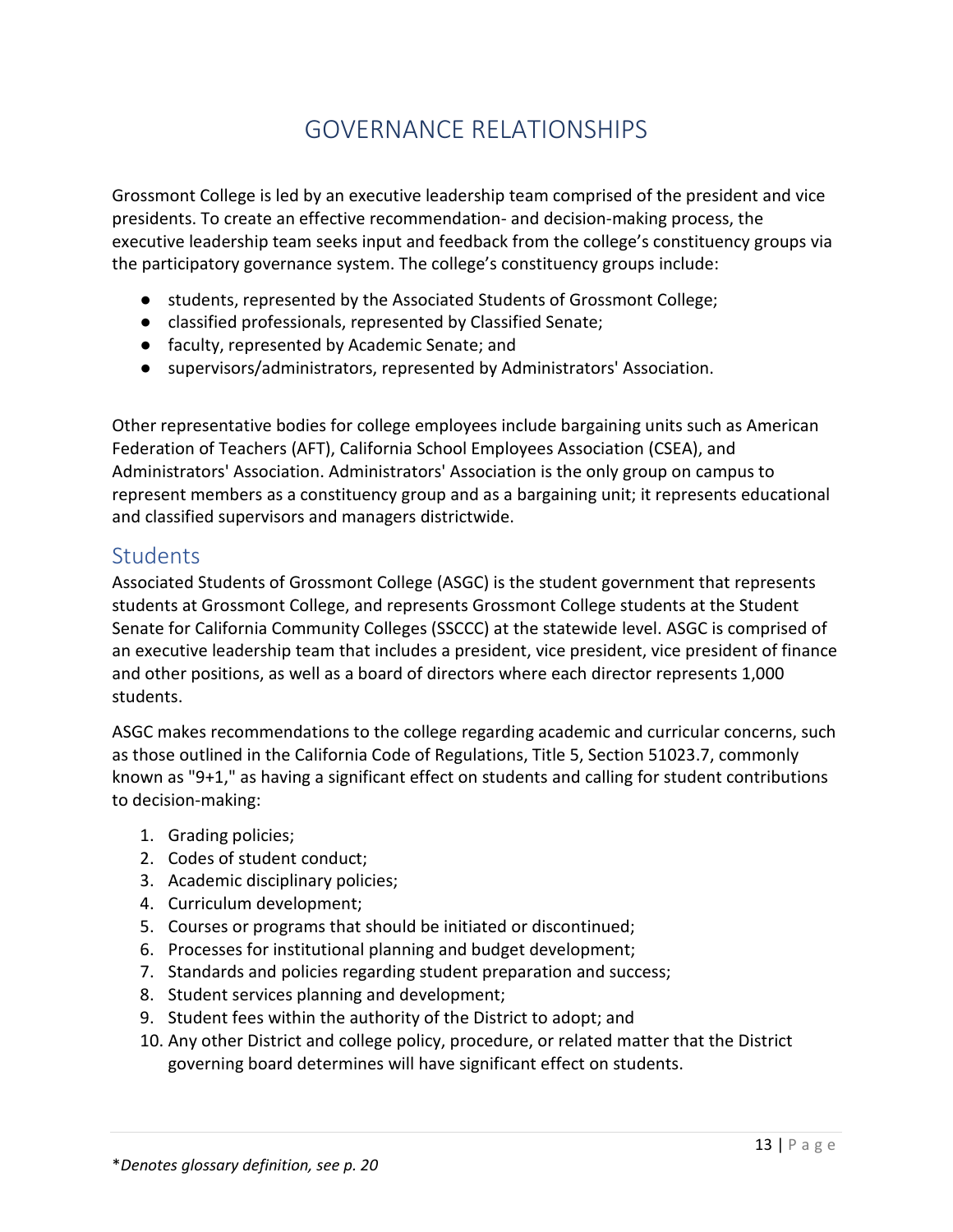"The Governing Board recognizes the Associated Students of Grossmont College and the Associated Student Government of Cuyamaca College as the official voices for students in the District. Students, through the Associated Students groups, shall be given an opportunity to participate effectively in the formulation and development of District policies and procedures that have a significant effect on students, as defined by law. The recommendations and positions of the Associated Students will be given every reasonable consideration. The selection of student representatives to serve on District committees or task forces shall be made after consultation with the Associated Students."

## <span id="page-14-0"></span>Classified Professionals

Classified staff are represented as a constituency by the Classified Senate at Grossmont College. The Classified Senate represents non-supervisor classified staff employees, including confidential employees. Throughout the district, the Classified Senates promote the interests of all Grossmont-Cuyamaca Community College District Classified Staff in accordance with AB 1725 mandates.

Per GCCCD BP 2510:

"Administrators and staff shall be provided with opportunities to participate in the formulation and development of District policies and procedures that have a significant effect on staff. In the development of policies or procedures, after consultation with the administration of the colleges/District, staff may present their views and recommendations to the Governing Board. The opinions and recommendations of the Confidential Administrators, Administrator's Association, Classified Senate, California School Employees Association (CSEA), and Confidential Employees will be given every reasonable consideration."

In addition, the California School Employees Association (CSEA) is the exclusive bargaining agent for classified staff employed by the GCCCD and as such negotiates and represents classified staff in contractual issues. Per the district governing board, the role for CSEA in participatory governance is to select members to serve on governance committees and councils specific to bargaining subjects.

#### <span id="page-14-1"></span>Faculty

As a constituency, faculty are represented by Academic Senate, which consults collegially with both the college administration and the Governing Board (in line with AB 1725) to either rely primarily or reach mutual agreement (as defined in BP/AP2510) on the development of policies and procedures related to academic and professional matters, also known as "10+1":

- 1. Curriculum, including established prerequisites and placing courses within disciplines;
- 2. Degree and certificate requirements;
- 3. Grading policies;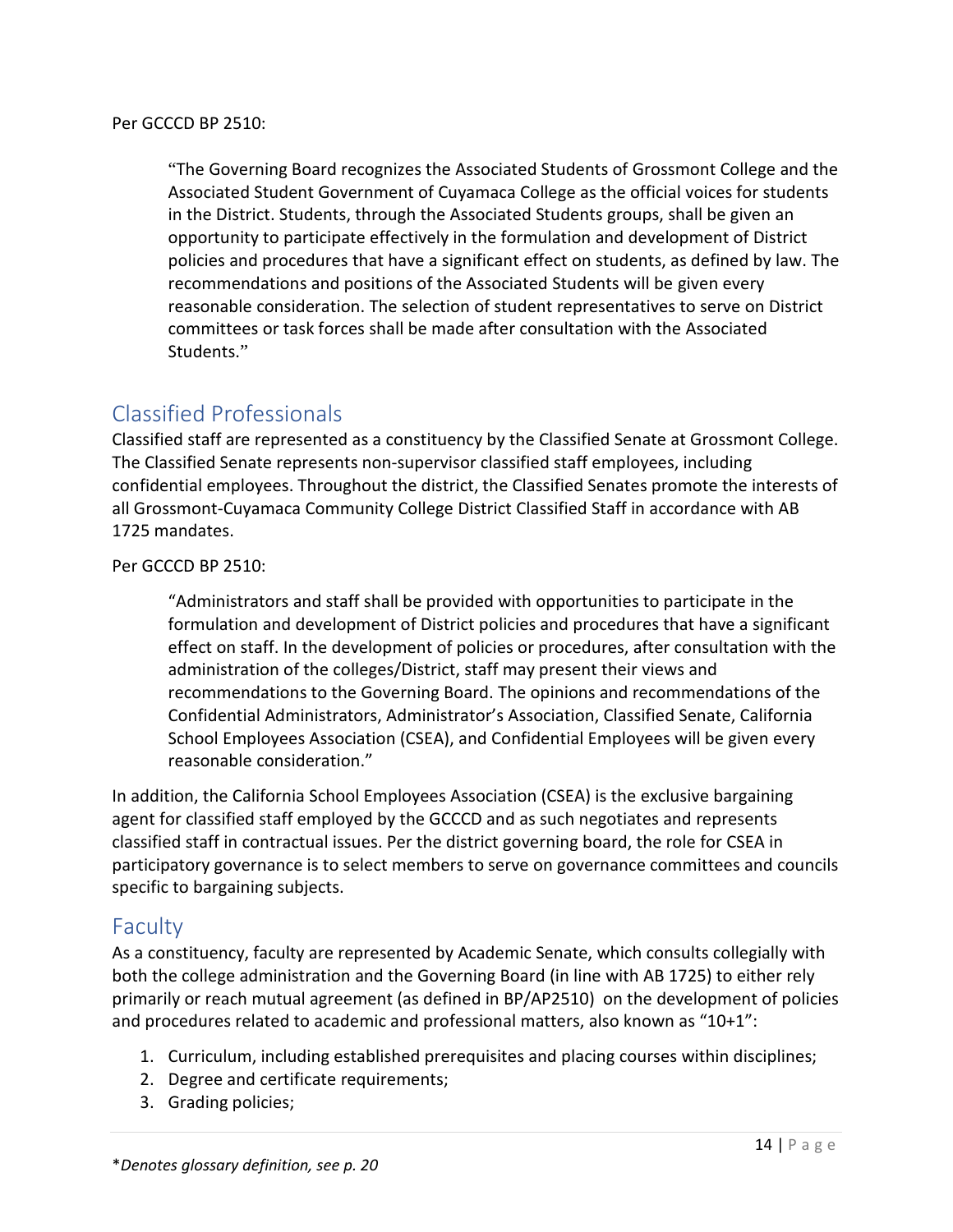- 4. Educational program development;
- 5. Standards or policies regarding student preparation and success;
- 6. District and College governance structures as related to faculty roles;
- 7. Faculty roles and involvement in the accreditation process, including the College's selfstudy and other annual reports;
- 8. Policies for faculty professional development activities;
- 9. Processes for program review;
- 10. Processes for institutional planning and budget development; and
- 11. Other academic and professional matters as mutually agreed upon between the Governing Board and Academic Senate.

The Academic Senate will appoint faculty representatives to committees and councils. In addition to the designated academic and professional matters, better known as "10+1," Academic Senate appointees share and collegially consult on all participatory governance committees.

## <span id="page-15-0"></span>Supervisors/administrators

The Administrators' Association has a two-fold purpose in the Grossmont-Cuyamaca Community College District: as an employee union, and representation of supervisors/administrators as a constituency group. The Administrators' Association represents classified and educational supervisors and supervisors/administrators, but does not include confidential supervisors/administrators, or the executive leadership team that includes the vice presidents or the college president. Administrators' Association shall make appointments to councils, committees, and task forces for those groups specifying its representation from the perspective of its role as the constituency representative. Representatives appointed to Grossmont College governance committees will be Grossmont College employees. When the Administrators' Association President is not a Grossmont College employee, they will appoint a Grossmont College member to any ex-officio seat the association President occupies.

Standing committees have two co-chairs: one appointed ex-officio administrator and one elected by the committee itself from the current membership. To prevent one constituency group from occupying both co-chair positions, representatives from the Administrators' Association will not participate as a rotating co-chair.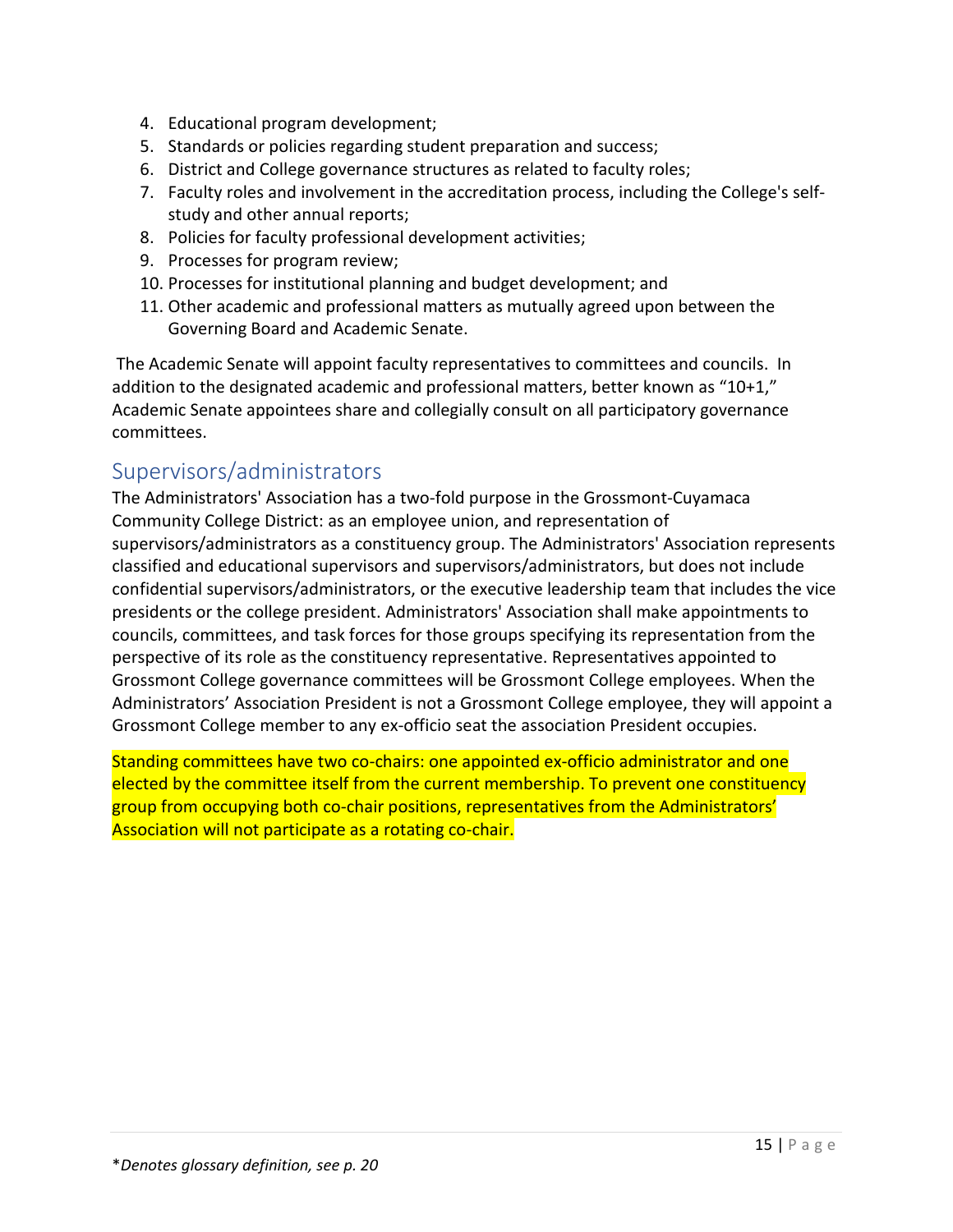## <span id="page-16-0"></span>GLOSSARY

9+1: California Code of Regulations, Title 5, Section 51023.7, commonly known as "9+1," as having a significant effect on students and calling for student contributions to decision-making:

- 1. Grading policies;
- 2. Codes of student conduct;
- 3. Academic disciplinary policies;
- 4. Curriculum development;
- 5. Courses or programs that should be initiated or discontinued;
- 6. Processes for institutional planning and budget development;
- 7. Standards and policies regarding student preparation and success;
- 8. Student services planning and development;
- 9. Student fees within the authority of the District to adopt; and
- 10. Any other District and college policy, procedure, or related matter that the District governing board determines will have significant effect on students.

10+1: Assembly Bill (AB) 1725 to either rely primarily or reach mutual agreement on the development of policies and procedures related to academic and professional matters, also known as "10+1":

- 1. Curriculum, including established prerequisites and placing courses within disciplines;
- 2. Degree and certificate requirements;
- 3. Grading policies;
- 4. Educational program development;
- 5. Standards or policies regarding student preparation and success;
- 6. District and College governance structures as related to faculty roles;
- 7. Faculty roles and involvement in the accreditation process, including the College's selfstudy and other annual reports;
- 8. Policies for faculty professional development activities;
- 9. Processes for program review;
- 10. Processes for institutional planning and budget development; and
- 11. Other academic and professional matters as mutually agreed upon between the Governing Board and Academic Senate.

#### AB 1725

Ad hoc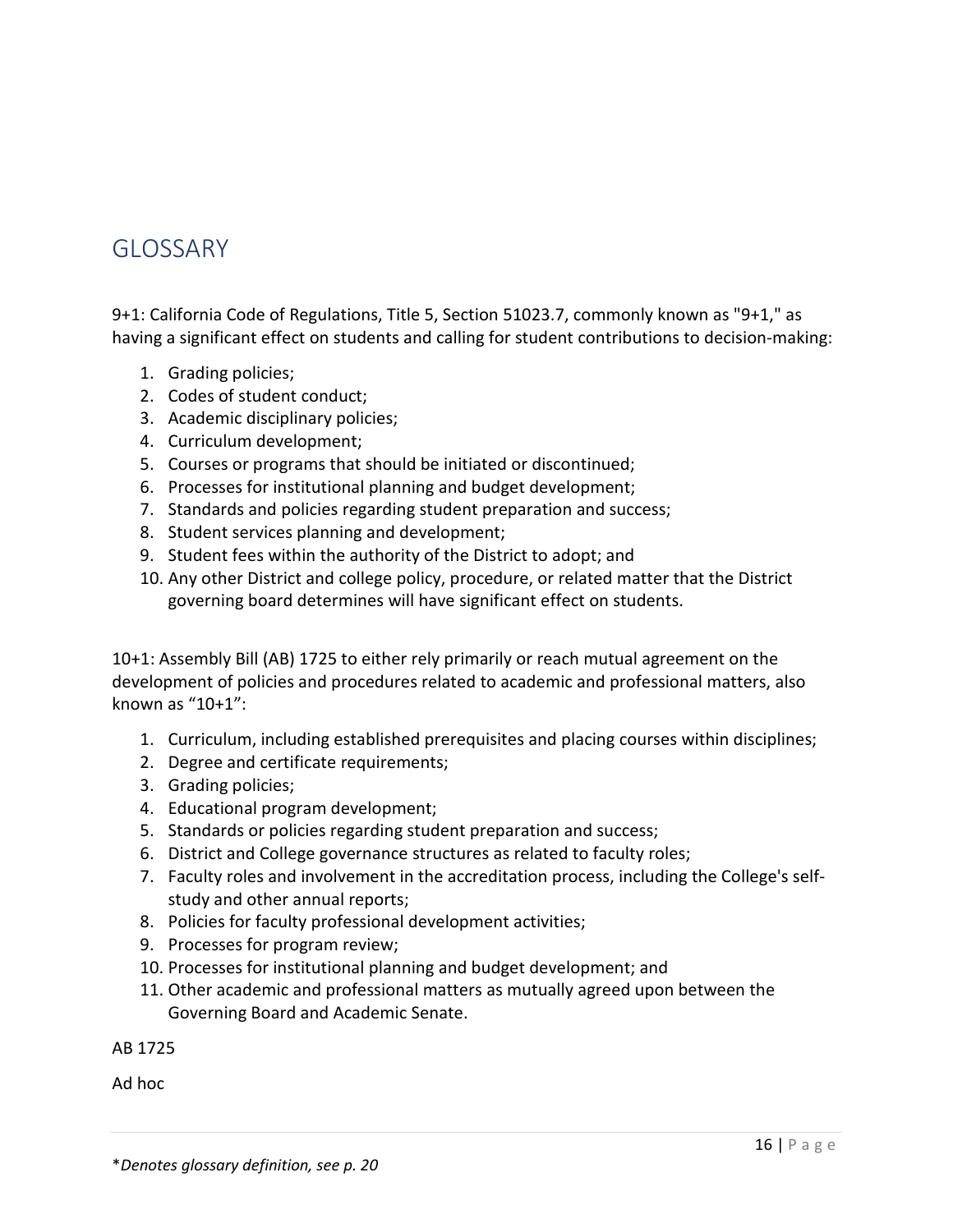Administrative procedure (AP)

Annual unit plan

Asset-minded vs. Deficit-minded: deficit-based perspectives often focus on needs, missing resources and what students don't have. This can perpetuate negative stereotypes. While it is critical to understand unique needs, it is also critical to do so while acknowledging what assets, like community, that students have and raise those up.

AP/BP 2510 Advisory member Bargaining unit Board policy (BP) California Education Code California Code Regulation (CCR) Chair Closed meeting Co-chair Committee **Consensus Constituency** Convener Council Decision Deficit-minded: *see asset-minded*  Designee

Discussion

Equity: Equity is not about equal treatment of all students. Rather, it is about equal outcomes achieved by individualizing the instruction and support for each and every student. Equity is about all students succeeding, especially when measured according to differences such as race, ethnicity, socioeconomic status, gender, *gender identity*, sexual orientation, language, and family background. Building equity in education shifts the focus of responsibility for academic achievement from the students to the professional administrators and teachers who are the educators in the school. Students have to do their part, but the adults in the building need to teach in a way so that all students can succeed.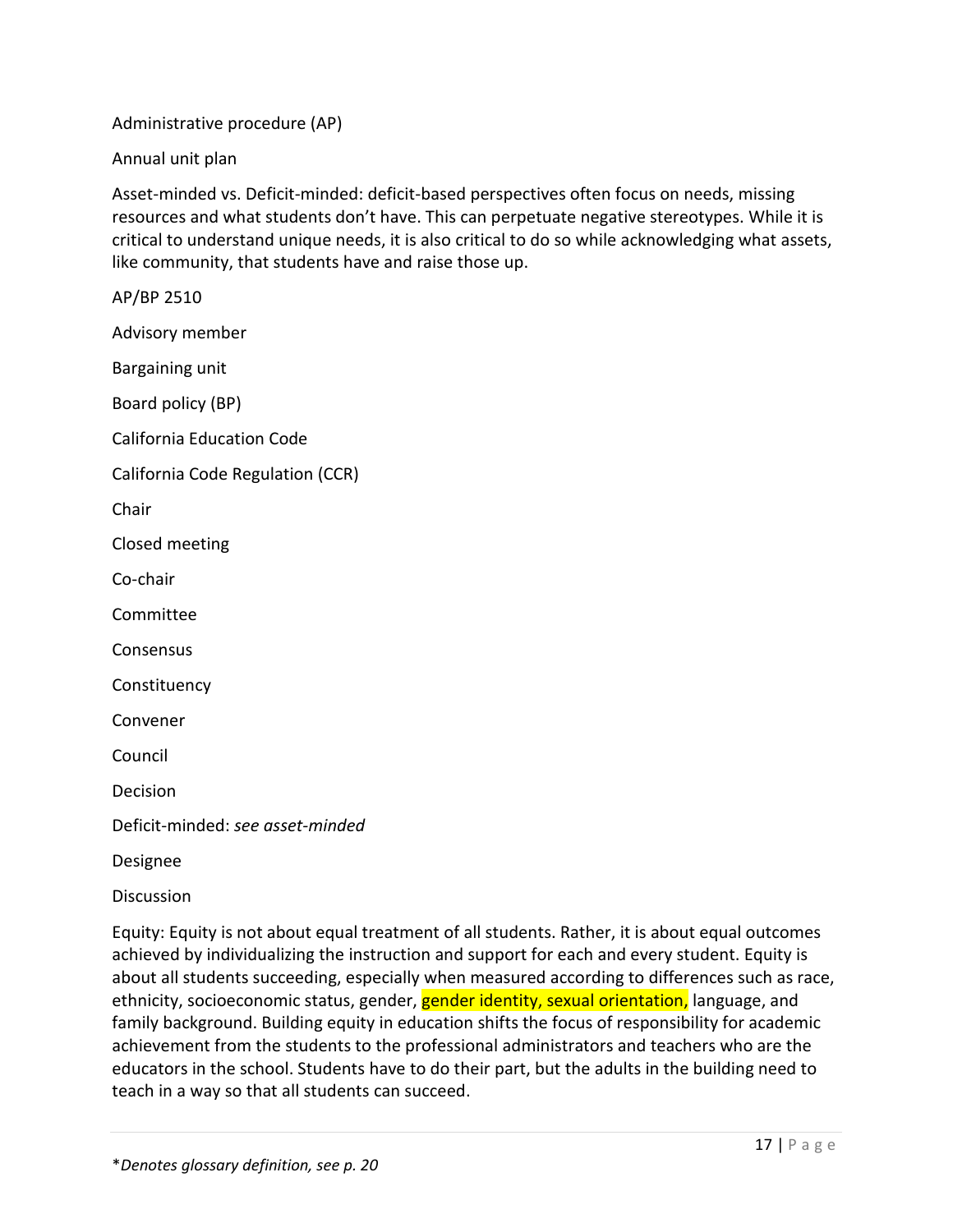Executive leadership: this group includes the vice presidents and president of the college

FON: Faculty Obligation Number

Governance body

Ex officio: by virtue of their office

Mutual agreement

Non-voting member

Open meeting

Operational body

Participatory governance

Point of order

Proxy

Quorum

Resource

Senate

Simple majority

SSSP: Student Support and Success Program

Strong majority

Subcommittee

Task force

Voting member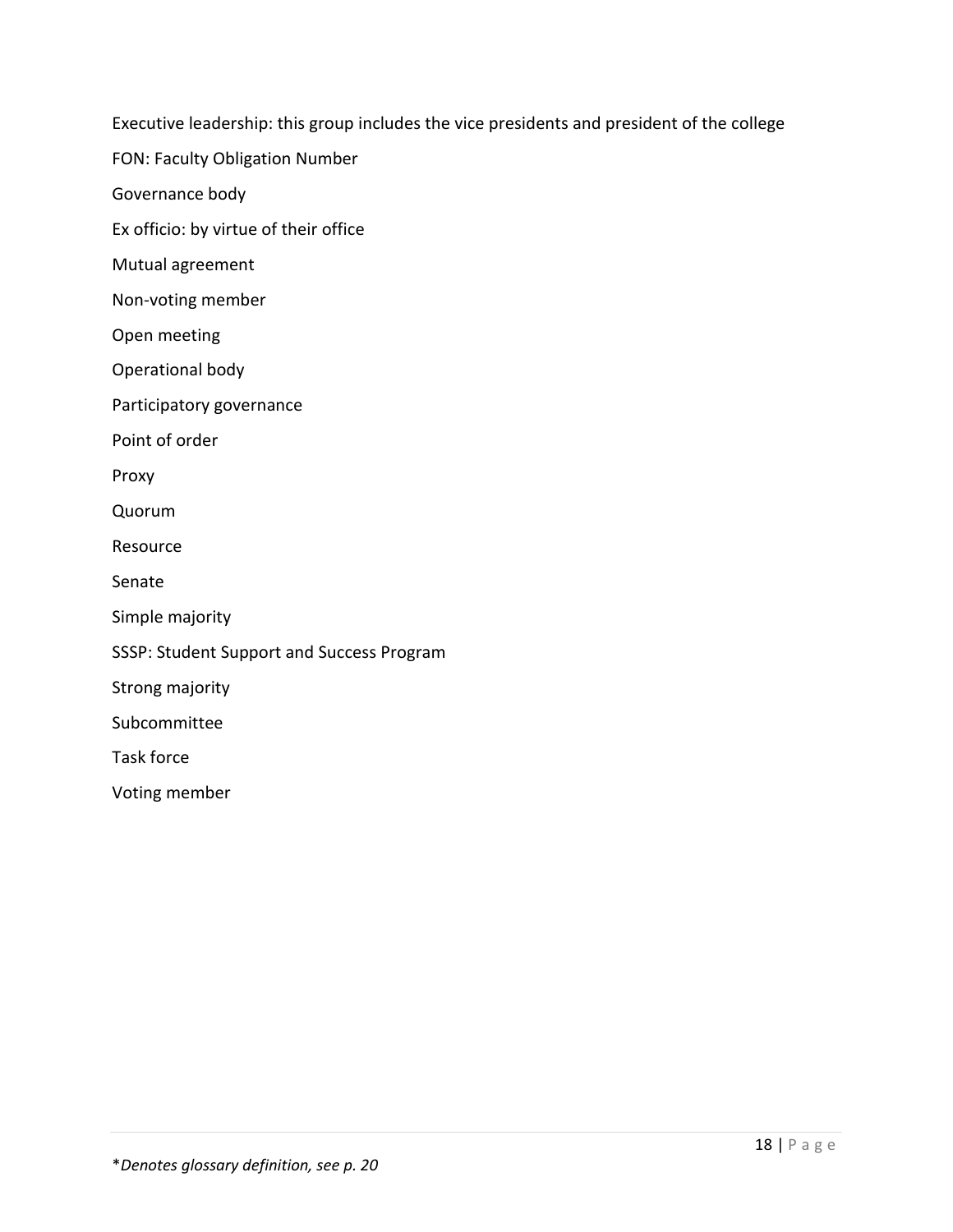## GOVERNANCE MODEL

<span id="page-19-0"></span>

## <span id="page-19-1"></span>College Council

#### Purpose

The College Council is the apex governance body which provides guidance and recommendations to the College President regarding institutional policies, planning, and processes in support of the college mission. It engages all college constituency groups (students, faculty, classified professionals and supervisors/administrators) and the governance system as a whole through the maintenance of clear governance practices and policies, coordination of committee work across functions, and a commitment to continuous improvement and consensus building. The constituent-based representatives of this council serve the college by maintaining a broad, college-wide, and studentcentered view of the needs of the institution - both in the weighing of the input from its committees and in bringing forward items for consideration and discussion. In all matters within its purview, it will maintain a focus on the goal of equitable outcomes for all students as a key value informing decision making.

#### Responsibilities

- 1. Ensure transparent integration of annual unit planning processes and decisionmaking.
- 2. Serve the needs of the governance committees by guiding, coordinating and supporting their ongoing efficacy and continuous improvement.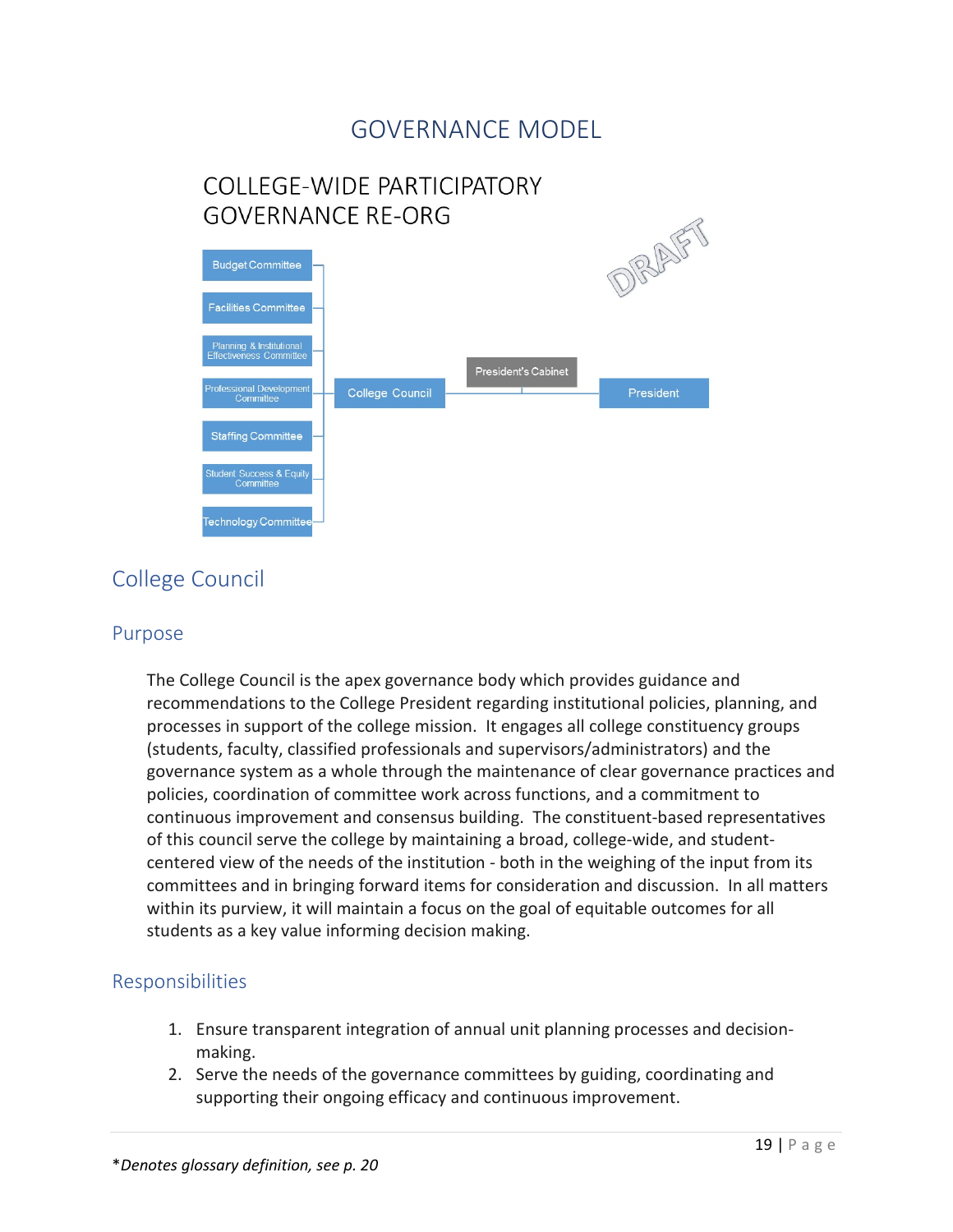- 3. Communicate ongoing conversations to the college constituencies and seek input and feedback on college-wide initiatives, plans, and procedures for effective decision-making.
- 4. Review recommendations of the college governance committees (Budget, Facilities, Professional Development, Staffing, Student Success and Equity, and Technology) and make recommendations to the College President.
- 5. Facilitate collaboration between governance committees when necessary to ensure effective progress in pursuit of the college's mission and strategic goals.
- 6. Convene the chairs of all governance committees once each term (for calendaring and planning in the fall and for continuous improvement feedback in the spring).
- 7. Review and recommend institution-wide, categorical and other state-mandated plans for submission to the state.
- 8. Ensure that college-wide plans, including the Educational Master Plan, Facilities Master Plan and Technology Master Plans, are evaluated and updated on a regular cycle to reflect current needs, goals and priorities.
- 9. Regularly evaluate the effectiveness of the college's overall planning processes, including the degree to which these processes promote inclusivity, equity and integrity, and institute improvements as necessary.
- 10. Develop written responses to accreditation standards IV.A and IV.B and assist in the collection of evidence for other relevant standards.
- 11. Regularly monitor student equity data to inform decision-making regarding policies, procedures and planning.
- 12. Annually evaluate the participatory governance structure and process, including standing committees and the College Council

Member Responsibilities:

Standard committee member roles and responsibilities as outlined in the Grossmont College Governance Handbook (see page 9)

In addition, College Council members will:

- 1. participate in college-wide planning events and training as necessary during the year;
- 2. read all unit Program Review Summary Reports to maintain a broad and current understanding of programs' practices and needs; and
- 3. read materials from a variety of local, state and national entities (as forwarded by the Council Chairs) to stay current on emerging needs, priorities, policies and practices.

#### Membership

Convener (non-voting chair):

College Vice President (Rotates annually between Vice President of Academic Affairs, Vice President of Student Services, Vice President of Administrative Services) Constituency Members: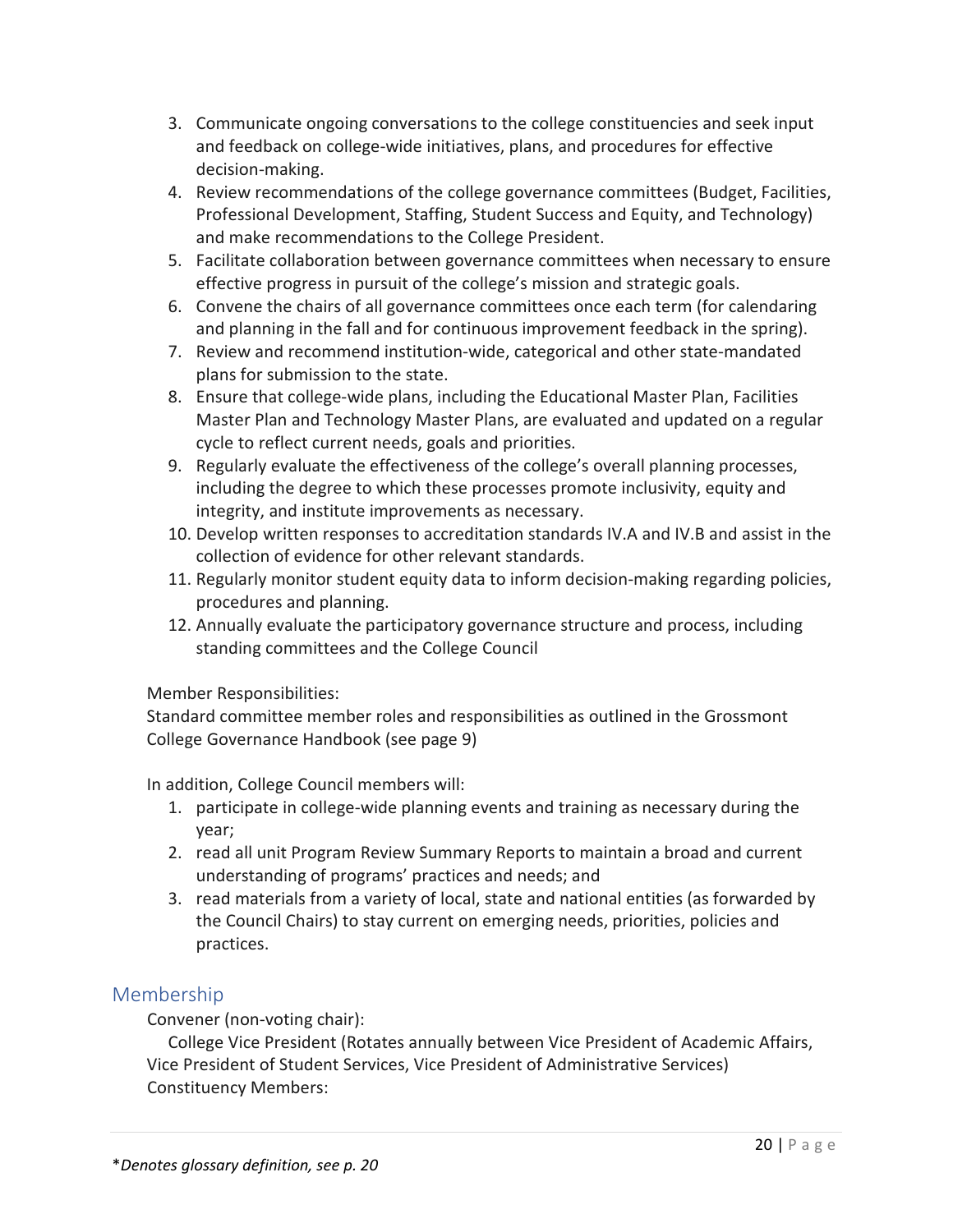Associated Students of Grossmont College (ASGC) President/designee + three representatives Academic Senate President/designee + three representatives Classified Senate President/designee + three representatives Administrators' Association President/designee + three representatives Ex-officio members: None Advisory Members Vice President of Academic Affairs Vice President of Student Services Vice President of Administrative Services Representative, American Federation of Teachers (AFT) Representative, Classified School Employees Association (CSEA) Representative, Administrator's Association Representative, meet-and-confer group for confidential employees

#### Meeting Schedule

Fourth Thursday, 3:00-5:00

#### Quorum:

A quorum is achieved when 50 percent plus one of voting members are in attendance.

#### Consensus

If at least 75 percent of voting members reach agreement, and if there are no more than two (2) members from any one constituency who disagree, then consensus is reached.

#### Proxies

Each constituency may send up to two proxy attendees per meeting. Proxy attendees are given full discussion and decision-making rights.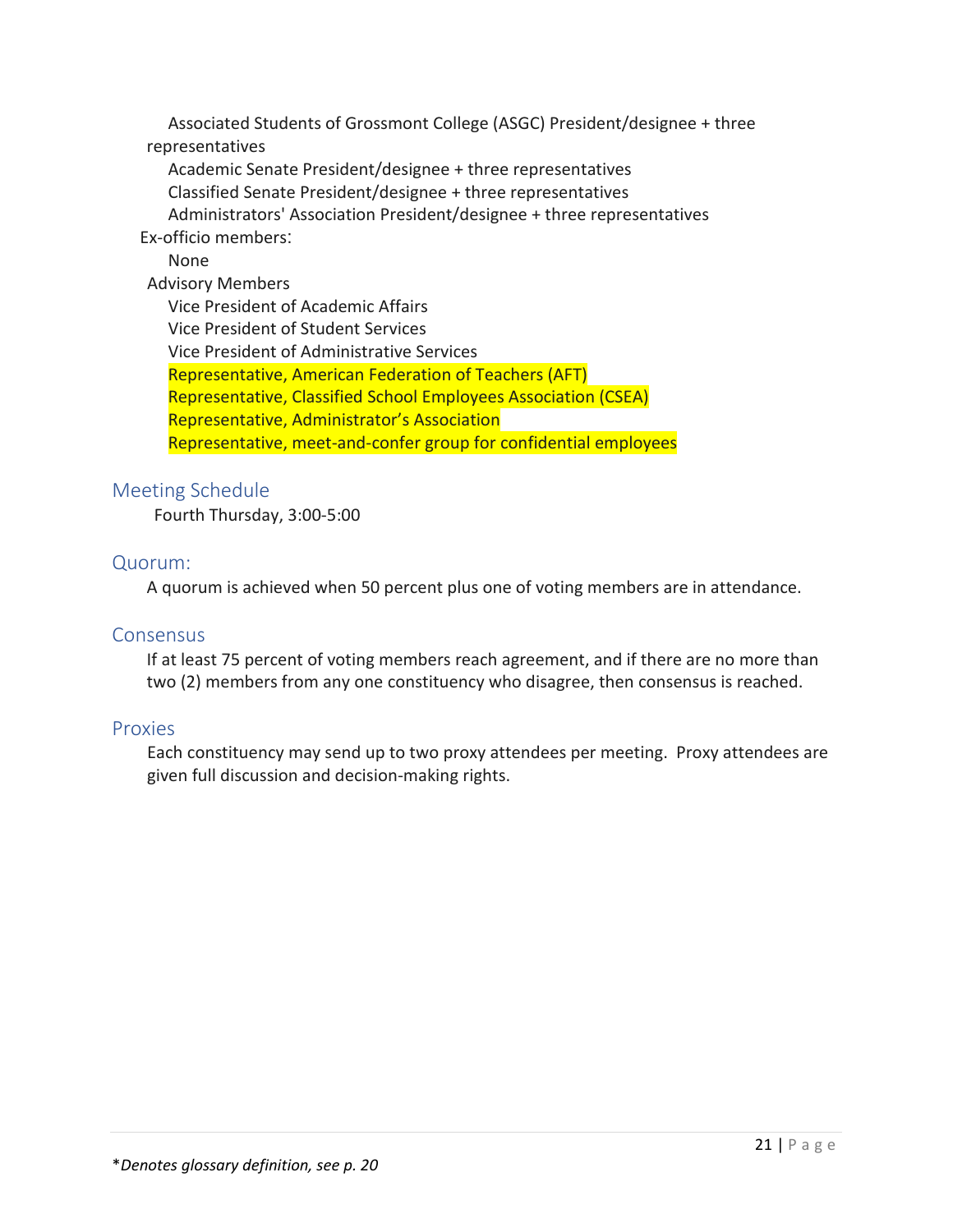## <span id="page-22-0"></span>Standing Committees

Standing committees are composed of constituency representatives and are permanent parts of the internal governance process of the college. Standing committees have an ongoing purpose and meet regularly to consider matters pertaining to their designated charge and report their recommendations to the College Council.

#### Quorum

The quorum is achieved when 50 percent plus one of voting members are in attendance.

#### **Consensus**

Consensus is reached when 75 percent of those present are in agreement.

#### Proxies

Each constituency may send up to two proxy attendees per meeting. Proxy attendees are given full discussion and decision-making rights.

## <span id="page-22-1"></span>Budget Committee

#### Purpose

The Budget Committee encourages transparency and constituency understanding of the budget, works to ensure that the budget allocation process is driven by college-wide planning and strategic priorities, and provides recommendations to the College Council on issues related to budget development and management.

In addition, the Budget Committee provides ongoing oversight in relation to budget changes and information at the State and District levels.

Responsibilities

- Receive information regarding ongoing state and District fiscal activities and review and discuss information on the state and District budgets as they apply to the College budget.
- Become educated about how the College's revenue and expenditure budgets are developed to provide a context in which to effectively carry out the responsibilities of the committee.
- Develop, interpret, recommend and communicate assumptions, priorities, guidelines and procedures related to budget processes and resource allocation integrating recommendations from the educational, technology and facilities master plans.
- Provide ongoing education for the college community on budget development and implementation.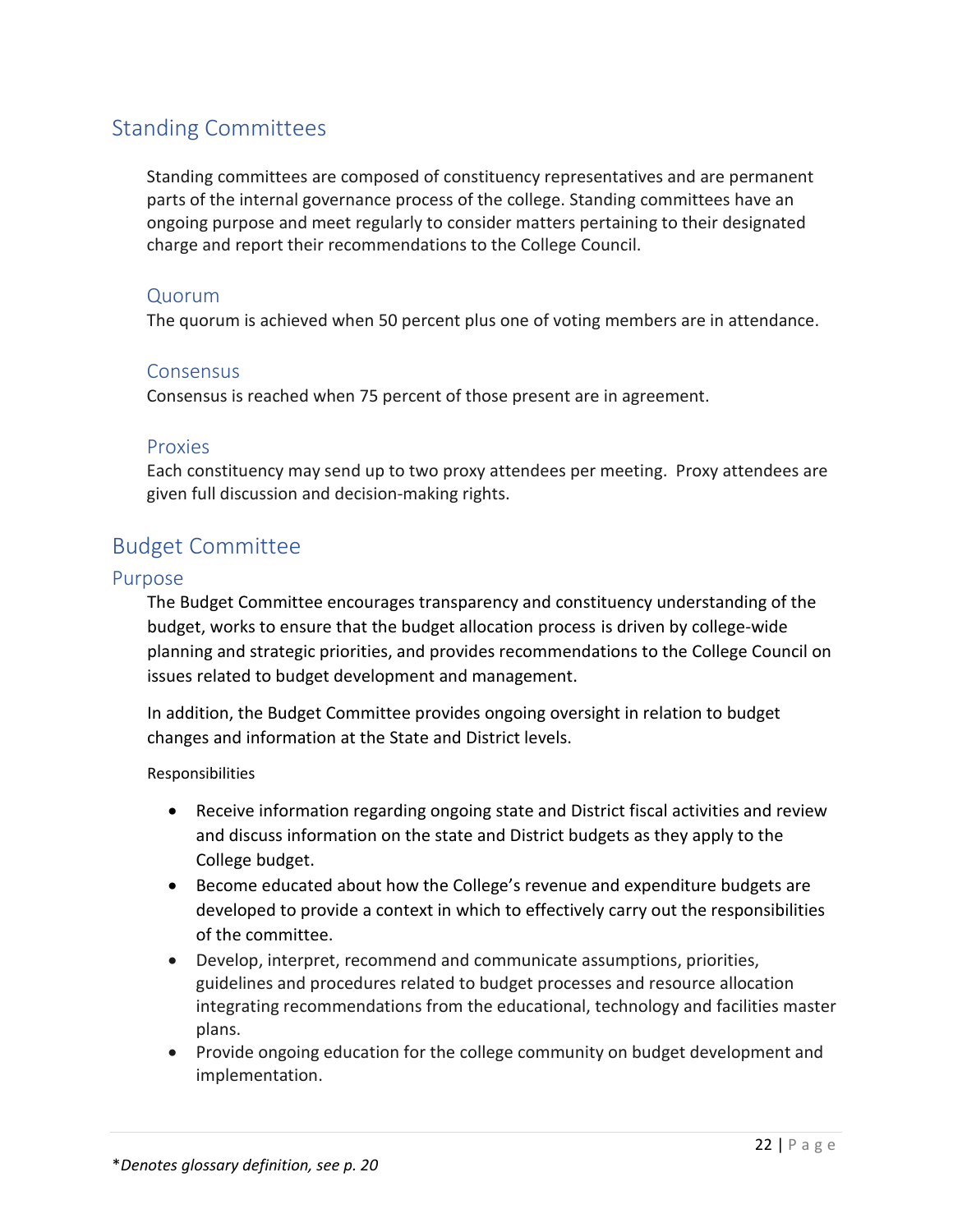- Disseminate information to administrative, faculty, classified and student constituencies regarding the College's financial resources and expenditures and bring feedback through Committee representatives.
- Review ongoing, discretionary, department budget requests submitted through the Annual Unit Plans (Annual Unit Plans are influenced by Program Review, but the AUP contains annual operational needs as well as six-year strategic recommendations) based on College priorities and submit recommendations to College Council.
- Continually compile evidence related to accreditation Standard III.D, as well as other relevant accreditation requirements, and monitor the college's ongoing compliance with these requirements.
- Ensure ongoing attention to equitable educational outcomes and that needs of underrepresented populations and students with special needs are considered and addressed in the budget development process.
- Make recommendations to the College Council.

#### Membership

Co-chairs:

Vice President of Administrative Services

Classified or Faculty selected by constituency group from committee membership (Rotates annually)

Constituency Members:

3 members each from Classified Senate, Academic Senate, Students, Administrators' Association.

Ex-officio members:

None

Advisory members:

Vice President of Academic Affairs

Vice President of Student Services

#### Meeting Dates

Second Thursday, 3 – 4:30 p.m.

#### Link to agendas and minutes:

Accreditation Standard

Standard III.D.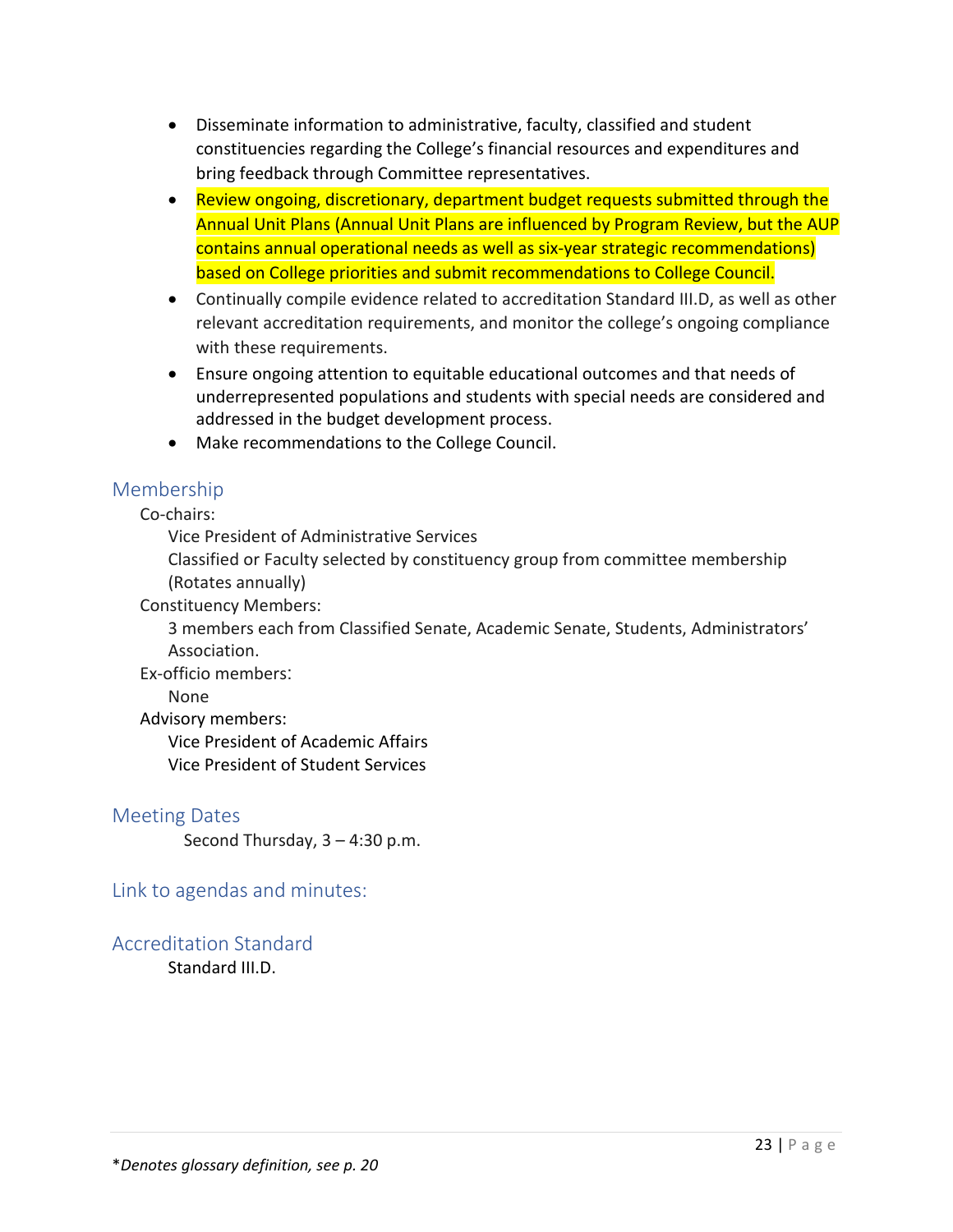## <span id="page-24-0"></span>Technology Committee

#### Purpose

The Technology Committee identifies, prioritizes and advocates for the College's technology needs and services. It makes recommendations to the College Council for the strategic direction and implementation of technology priorities. These recommendations address technology policies and procedures, prioritization of technology requests from annual unit plans, infrastructure requirements for existing programs, and projected needs of the college for the future. The committee will ensure that its recommendations are consistent with the objectives established in the Technology Plan, Strategic Plan, Educational Master Plan and other supporting plans (Human Resources, Facilities, etc.).

In addition, the Technology Committee maintains currency in relation to technology changes and information from industry, the District and the State Chancellor's Office.

#### Responsibilities

- Make recommendations for the strategic direction and implementation of technology resources used throughout the college to support student learning programs and services, operations, and improve institutional effectiveness.
- Consider total cost of ownership, including renewal costs and maintenance, of college technology recommendations.
- Develop/update the College Technology Master Plan as needed with specific objectives for action and improvement, and recommend and communicate related policies, guidelines, and procedures.
- Prioritize technology requests from the annual unit plans (annual updates to the program review).
- Monitor the progress toward the implementation of the College's Technology Master Plan.
- Ensure ongoing attention to equitable educational access and outcomes, and removal of barriers for historically underserved populations and students with disabilities in technology planning and the technology prioritization process.
- Ensure that the infrastructure and design of all College buildings support the future use of technology.
- Work with the Professional Development Committee to recommend relevant technology training for college employees.
- Assess and recommend technology training provided through professional development, computer support and self-guided training systems to ensure that the technology training meets the needs of faculty and staff.
- Continually compile evidence related to accreditation Standard III.C, as well as other relevant accreditation requirements, and monitor the college's ongoing compliance with these requirements.
- Make recommendations to the College Council.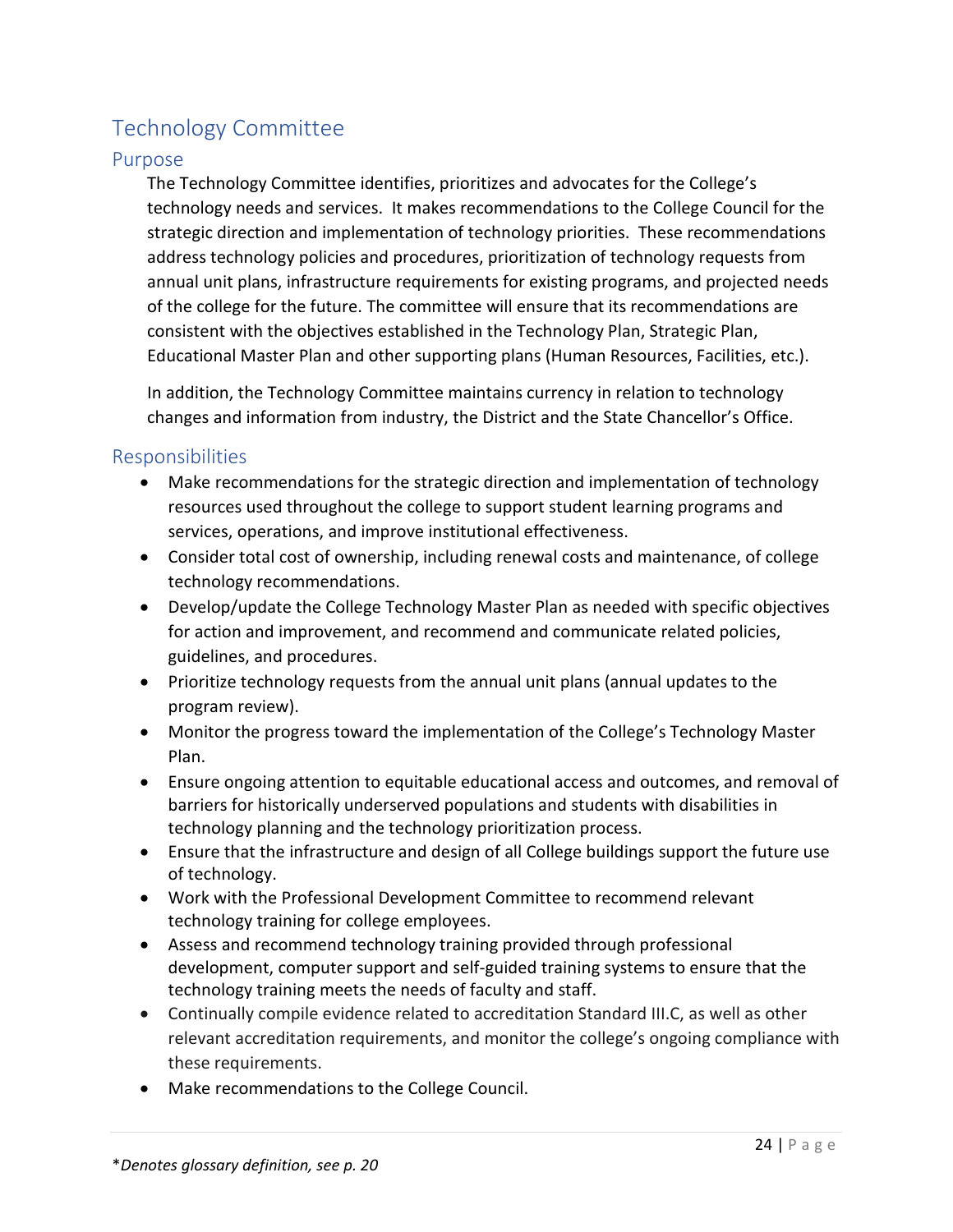#### Membership

#### Co-chairs:

Dean, Learning & Technology Resources

Classified or Faculty selected by constituency group from committee membership (Rotates annually)

Constituency Members:

2 members each from Classified Senate, Academic Senate, Students, Administrators' Association.

#### Ex-officio members:

Associate Dean of Student Services Distance Education Coordinator

Dean of Admissions and Records and Financial Aid

Instructional Media Tech Support

Accessibility Resource Center (A.R.C.) designee

#### Advisory members:

Vice President of Academic Affairs Vice President of Administrative Services Vice President of Student Services Others as appointed by Co-chairs

#### Meeting Dates

Fourth Monday, 11 a.m. - 12:30 p.m.

#### Link to agendas and minutes:

#### Accreditation Standard

Standard III.C.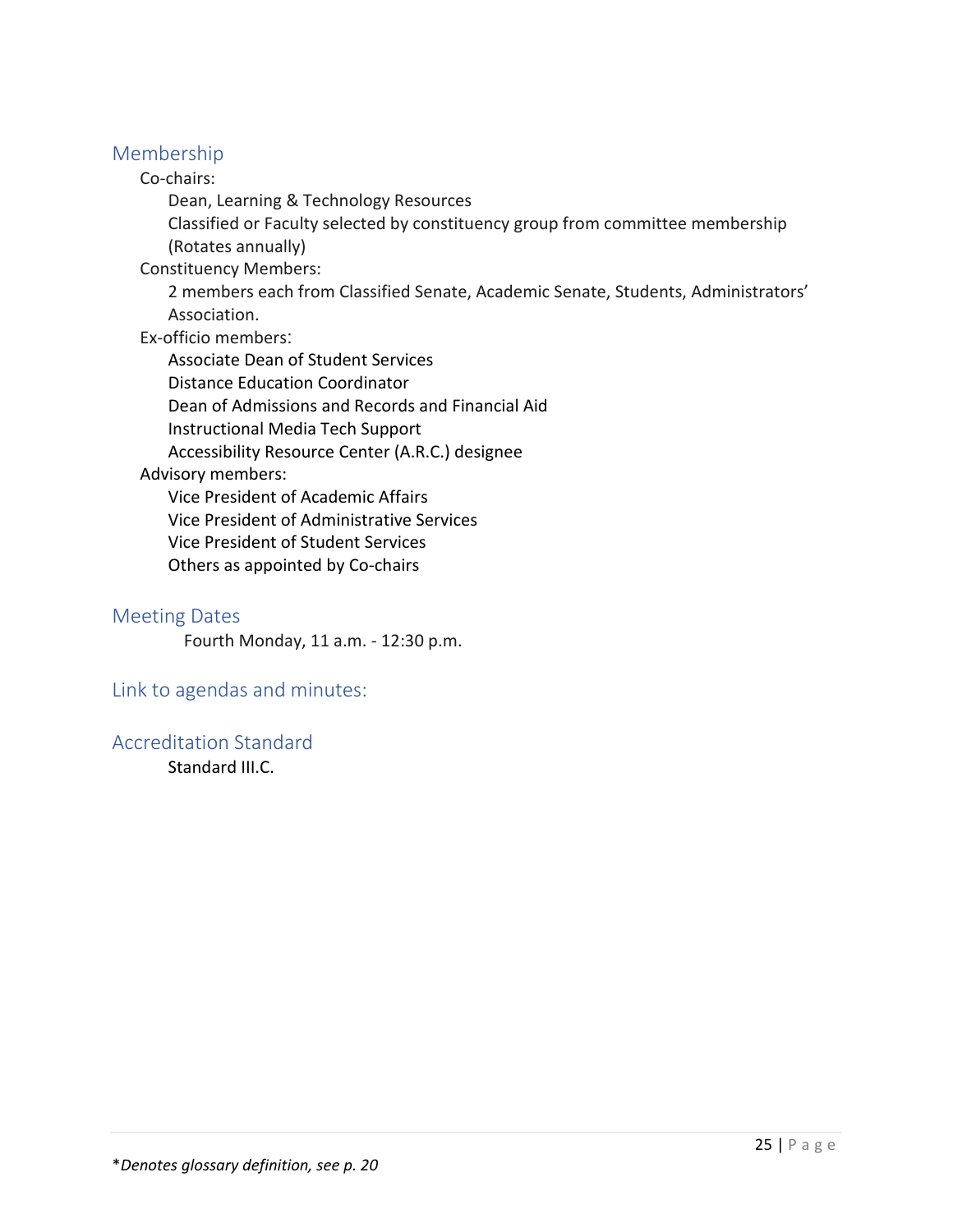## <span id="page-26-0"></span>Facilities Committee

#### Purpose

The Facilities Committee identifies, prioritizes and advocates for the facilities needs and services. It makes recommendations to the College Council for the strategic direction and implementation of facilities priorities. These recommendations address facilities policies and procedures, prioritization of facilities requests from annual unit plans, facility requirements for existing programs, and projected facility needs of the college for the future. The committee will ensure that its recommendations are consistent with the objectives and recommendations established in the Facilities Plan, Strategic Plan, Educational Master Plan, and other supporting plans and reports (five-year capital outlay plan, use of space, scheduled maintenance, state and federal reports, etc.).

#### Responsibilities

- Develop/update the College Facilities Master Plan in accordance with long-term educational master planning projections; monitor the progress toward the implementation of the plan.
- Build institutional annual and long-term goals to develop and implement initiatives in accordance with the recommendation of the Facilities Master Plan, the 5-year capital outlay plan, use of space, scheduled maintenance and other state and federal reports.
- Act as a recommending body to the College Council for the construction, remodeling, and/or reassignment of existing and new facilities, including bond-funded construction.
- Study existing facilities and recommend alterations and improvements in response to the annual unit plans and emergent needs.
- Promote energy efficiency and conservation, sustainable construction and grounds management, and best practices for physical plant management.
- Ensure that all college spaces, and the campus as a whole, are intentionally designed to welcome and engage our diverse student, employee, and broader community populations.
- Ensure that college facilities are physically and electronically accessible to all.
- Continually compile evidence related to accreditation Standard III.B, as well as other relevant accreditation requirements, and monitor the College's ongoing compliance with these requirements.
- Make recommendations to the College Council.

#### Membership

Co-chairs:

Vice President Administrative Services or Director of Facilities (as appointed by the College President)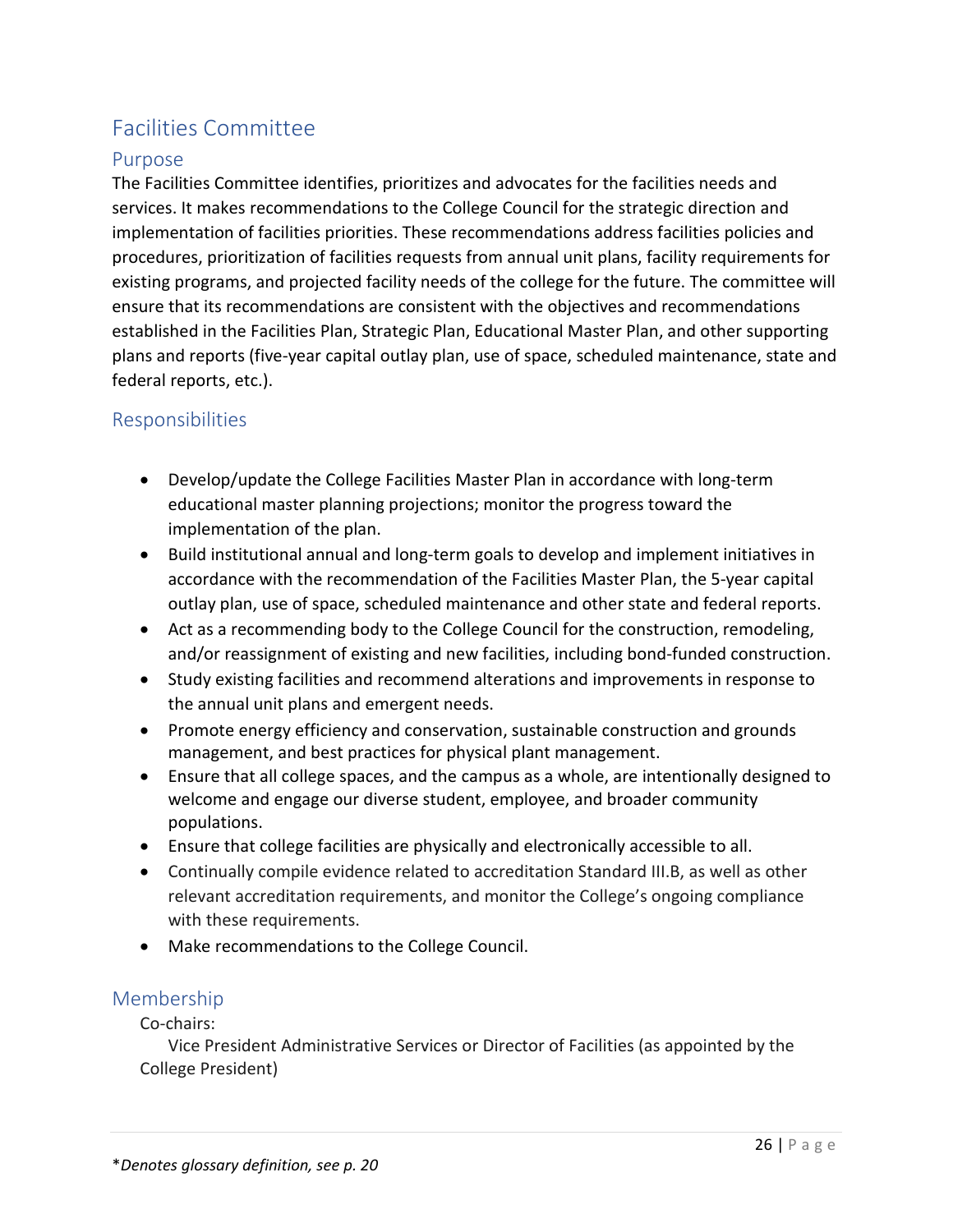Classified or Faculty selected by constituency group from committee membership (Rotates annually)

Constituency Members:

2 members each from Classified Senate, Academic Senate, Students, Administrators' Association.

Ex-officio members:

Vice President Administrative Services or Director of Facilities (non-chairing) Coordinator, Accessibility Resource Center

Advisory members:

Associate Dean of Athletics District Sustainability Specialist Vice President of Academic Affairs Master Class Scheduler, Instructional Operations

#### Meeting Dates

First Wednesday, 9:30 – 11 a.m.

Link to agendas and minutes:

Accreditation Standard Standard III.B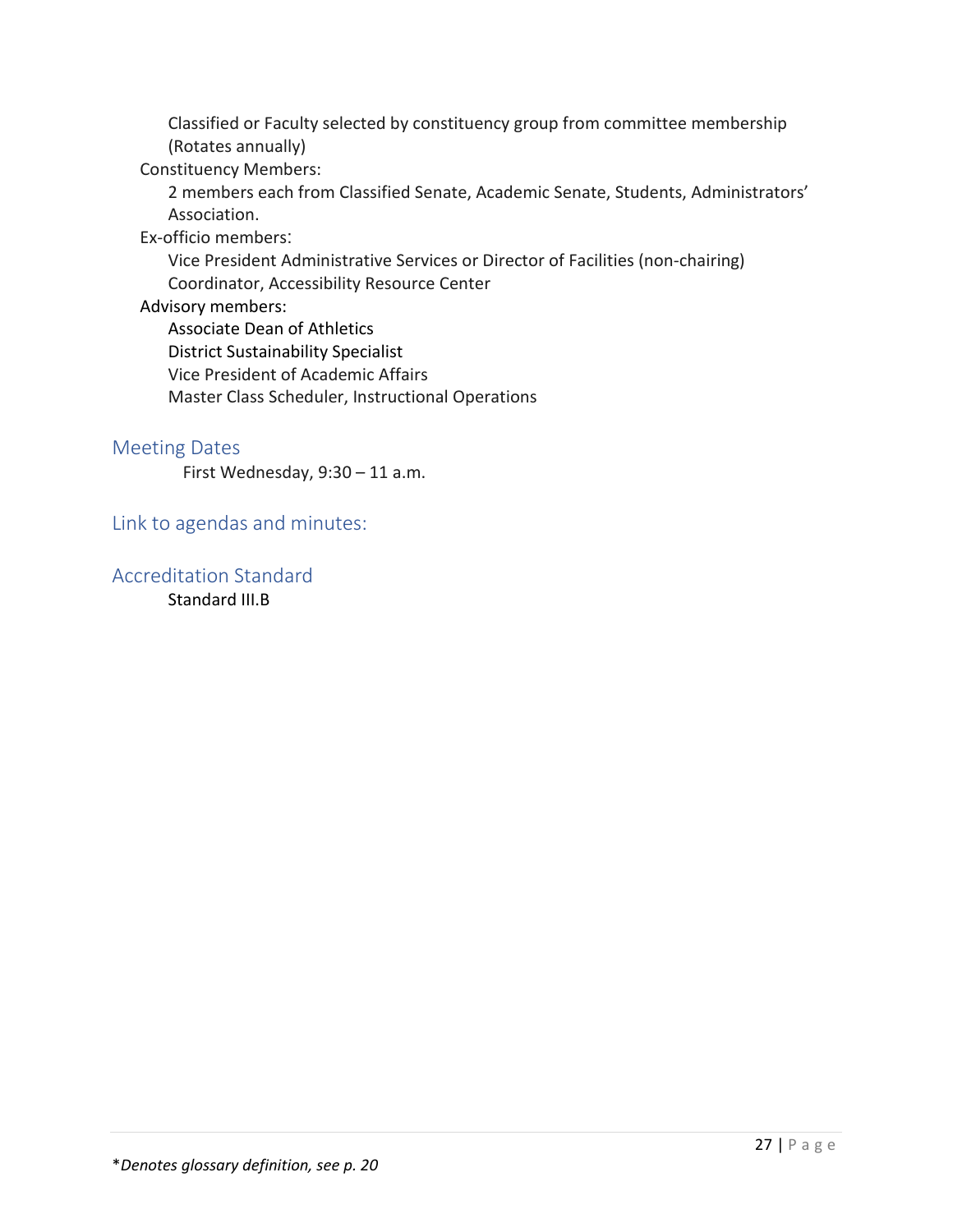## <span id="page-28-0"></span>Student Success and Equity Committee

#### Purpose

The primary purpose of the Success and Equity Committee is to support and lead innovative campus initiatives that strengthen student access and success in an environment that fosters equity, diversity, and inclusion. The Committee makes recommendations to the College Council regarding student success and equity initiatives, programs and plans.

Through the integrated efforts of academic and student services, the Student Success and Equity Committee engages in data analysis and dialogue to provide a platform for collaboration and communication which focus on equity-minded student success, a culture of inclusivity, global consciousness, and a respect for diversity across all student success and equity efforts and throughout the College.

The Student Success and Equity Committee also serves in a coordinating and advisory role with administrators who implement the work of approved plans.

#### Responsibilities

- Develop a shared vision for the College's student access, success and equity efforts.
- In conjunction with the Planning and Institutional Effectiveness Committee, use student access, success and equity data and research to assess effectiveness of various programs and the college as a whole.
- Advise in the development and collaboration of the various college plans, grants, and initiatives that address student access, success, and equity efforts.
- Increase collegewide awareness of student access, success and equity efforts.
- Provide a venue to dialogue and integrate student access success and equity efforts collegewide.
- To help enhance the College's ability to be student-ready, identify disproportionately impacted and vulnerable student populations, and inform and support professional development and cultural competency preparation.
- Consult and coordinate with the Academic Senate to ensure appropriate engagement when dealing with Academic and Professional matters (the 10+1).
- Continually compile evidence related to accreditation Standard III.B. and Standard III.C., as well as other relevant accreditation requirements, and monitor college's ongoing compliance with these requirements.
- Make recommendations to the College Council.

#### Membership

Co-chairs:

Dean, Student Success & Equity

Classified or Faculty selected by constituency group (Rotates annually)

Constituency Members:

President, Academic Senate or designee + 2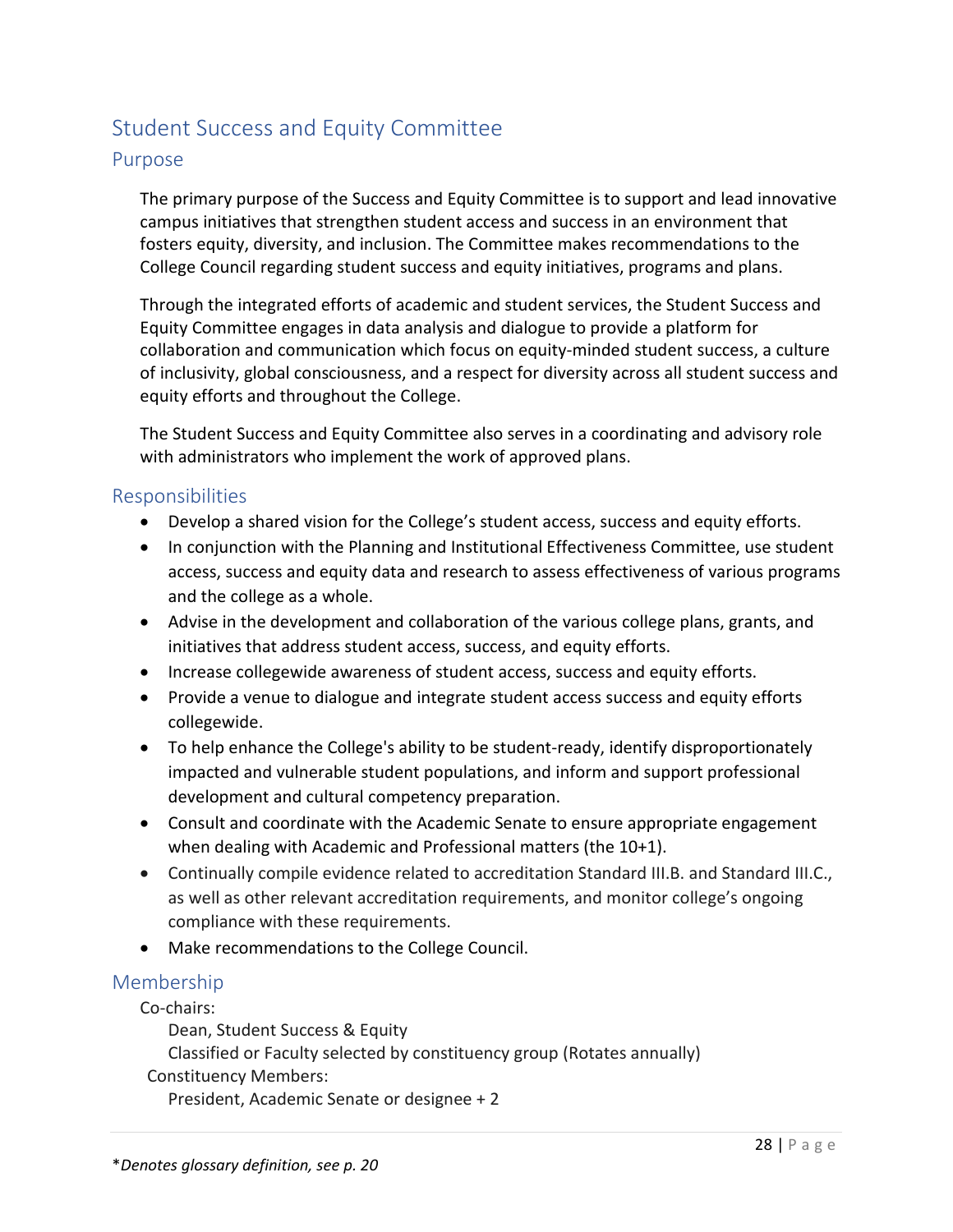President, Classified Senate or designee + 2 President, Associated Students or designee + 2 President, Administrators' Association or designee + 2

Ex-officio Members:

Associate Dean, Student Services Coordinator, Basic Skills Initiative Chair, Counseling Vice President of Academic Affairs Vice President of Student Services

Advisory members:

Sr. Dean, College Planning & Institutional Effectiveness Dean, Admissions & Records and Financial Aid Director, Title V Dean, Career/Technical Education (CTE) and Workforce Development District Research and Planning Analyst (campus-based)

#### Meeting Dates

Second Tuesday, 3 – 5 p.m.

#### Link to agendas and minutes:

#### Accreditation Standard

Standards II.B. and II.C.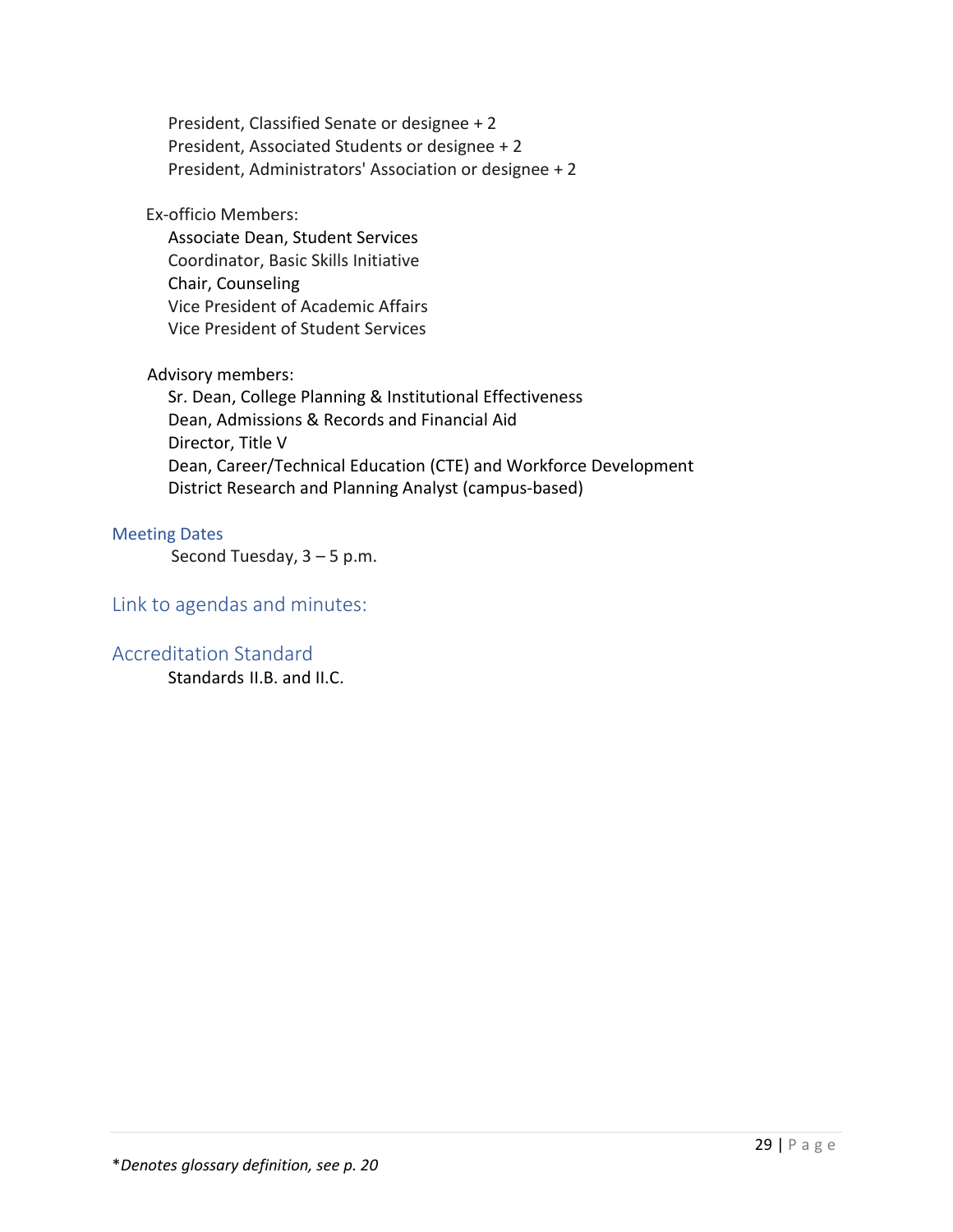## <span id="page-30-0"></span>Planning and Institutional Effectiveness Committee

#### Purpose

The goal of the Planning and Institutional Effectiveness Committee is to help the college maximize the utilization of resources through regular collegewide conversations and an intentional focus on best practices for institutional effectiveness. Best practices for institutional effectiveness include improving student learning and achievement by analyzing data. It uses environmental scan data and institutional outcomes to drive institutional responses, and to ensure effective and continuous quality improvement. The committee reviews program assessment results against the college's mission, values, and strategic goals.

The committee is also responsible for assuring the continuous integration of planning across the campus, regularly evaluating the college's progress to ensure institutional effectiveness, and reviewing the Educational Master Plan every five years.

## Responsibilities

- Reviews the 10-year educational master plan and six-year strategic plan to ensure that current efforts are in alignment with these plans, and regularly evaluate progress on achieving goals laid out in these plans.
- Initiate and review the process for the periodic review of the mission, vision, and values.
- In conjunction with the Student Success and Equity Committee, use student access, success, and equity data and research to assess effectiveness of various programs and the college as a whole.
- Lead program review processes and facilitate data-informed conversations about department and institutional performance to drive long-term college planning.
- Regularly review effectiveness of current integrated planning and assessment processes (program reviews processes, annual unit updates procedures, and outcomes assessment planning and reporting) and provide feedback for improvements as necessary.
- Evaluate institution-set standards and student achievement goals, including both internal and CCCCO-produced key performance indicator metrics, and other student success outcome measures.
- Analyze data for and support the development of college plans and planning activities.
- Assist the College Council in development of evaluation plans for major initiatives/projects.
- Champion data-based decision making.
- Continually compile evidence related to accreditation Standard I.A., I.B, and I.C. as well as other relevant accreditation requirements, and monitor the college's ongoing compliance with these requirements.
- Make recommendations to the College Council.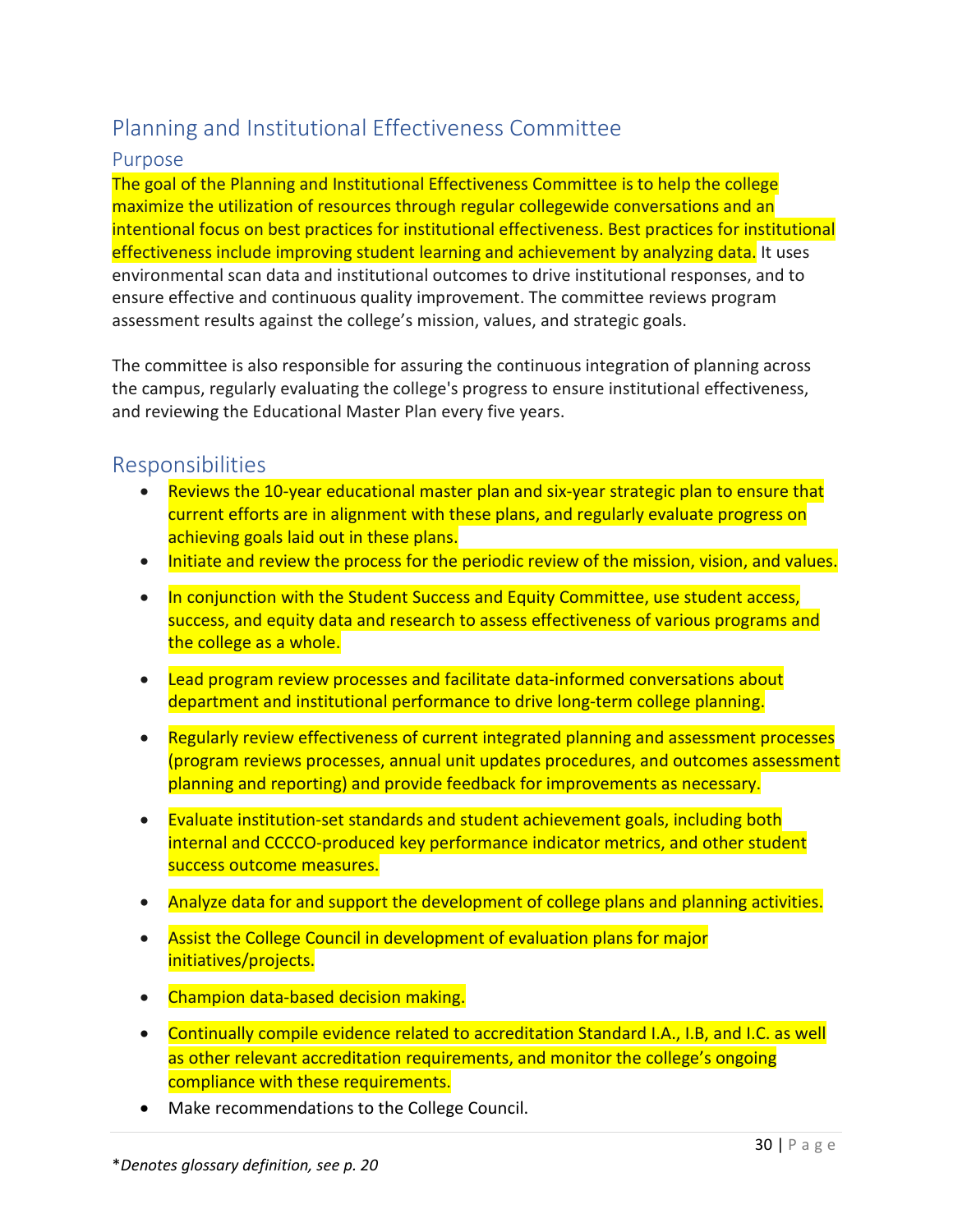#### Membership

#### Co-chairs:

Senior Dean, College Planning and Institutional Effectiveness Classified or Faculty selected by constituency group (Rotates annually) Constituency Members:

3 members each from Classified Senate, Academic Senate, Associated Students of Grossmont College, Administrators' Association.

#### Ex-officio members:

Dean, Student Success and Equity Student Learning Outcomes coordinator Data liaison(s)

#### Advisory members:

Vice President of Academic Affairs

Vice President of Student Services

Vice President of Administrative Services

District Planning and Research Analyst (campus-based)

Academic Program Review, co-chair

Student Services Program Review, chair

#### Meeting Dates

Third Friday, 11 a.m. – 12:30 p.m.

#### Link to agendas and minutes:

#### Accreditation Standard

Standards I.A., I.B., I.C.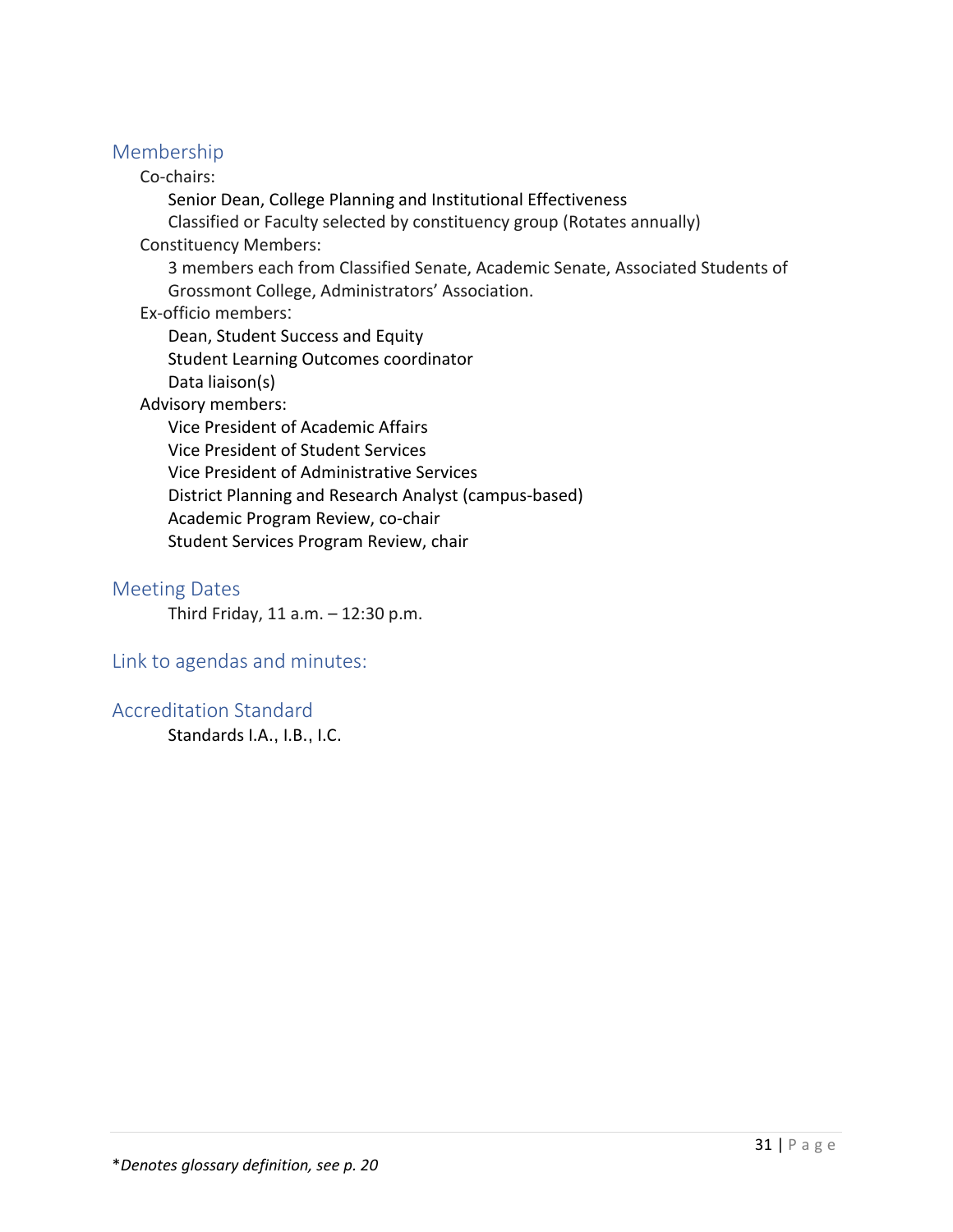## <span id="page-32-0"></span>Professional Development Committee

#### Purpose

The Professional Development Committee carries out planning and evaluation of professional development programming which support the institution's continuous improvement and goals, and support its diverse personnel. The committee identifies emerging trends from annual unit plans and program review to inform professional development.

#### Responsibilities

- Establish professional development goals and activities to ensure employees are prepared to meet the needs of the diverse student and employee population.
- Cultivates an environment that values innovation and promotes collaboration in the service of student success.
- Foster a campus climate that improves employee satisfaction, retention, and success.
- Develops a comprehensive annual plan of activities based on college strategic goals, accreditation recommendations, evaluations, feedback, and surveys.
- Coordinate professional development programming for classified, faculty and administrators to ensure efficiency and effectiveness in the pursuit of college strategic goals.
- Review professional development requests.
- Work closely with the other college committees, district professional development, and the Human Resources Advisory Council (HRAC) and Faculty Professional Development Committee to create opportunities for collegewide alignment efforts.
- Continually compile evidence related to accreditation Standard III.A., as well as other relevant accreditation requirements, and monitor the college's ongoing compliance with these requirements.
- Make recommendations to the College Council.

#### Membership

Co-chairs:

Dean, Student Success and Equity

Classified or Faculty selected by constituency group (Rotates annually)

Constituency Members:

2 members each from Classified Senate, Academic Senate, Associated Students of Grossmont College, Administrators' Association

Ex-officio members

Professional Development Faculty Coordinator

Director, College and Community Relations

Professional Development Program Specialist

#### Advisory members:

Vice President of Academic Affairs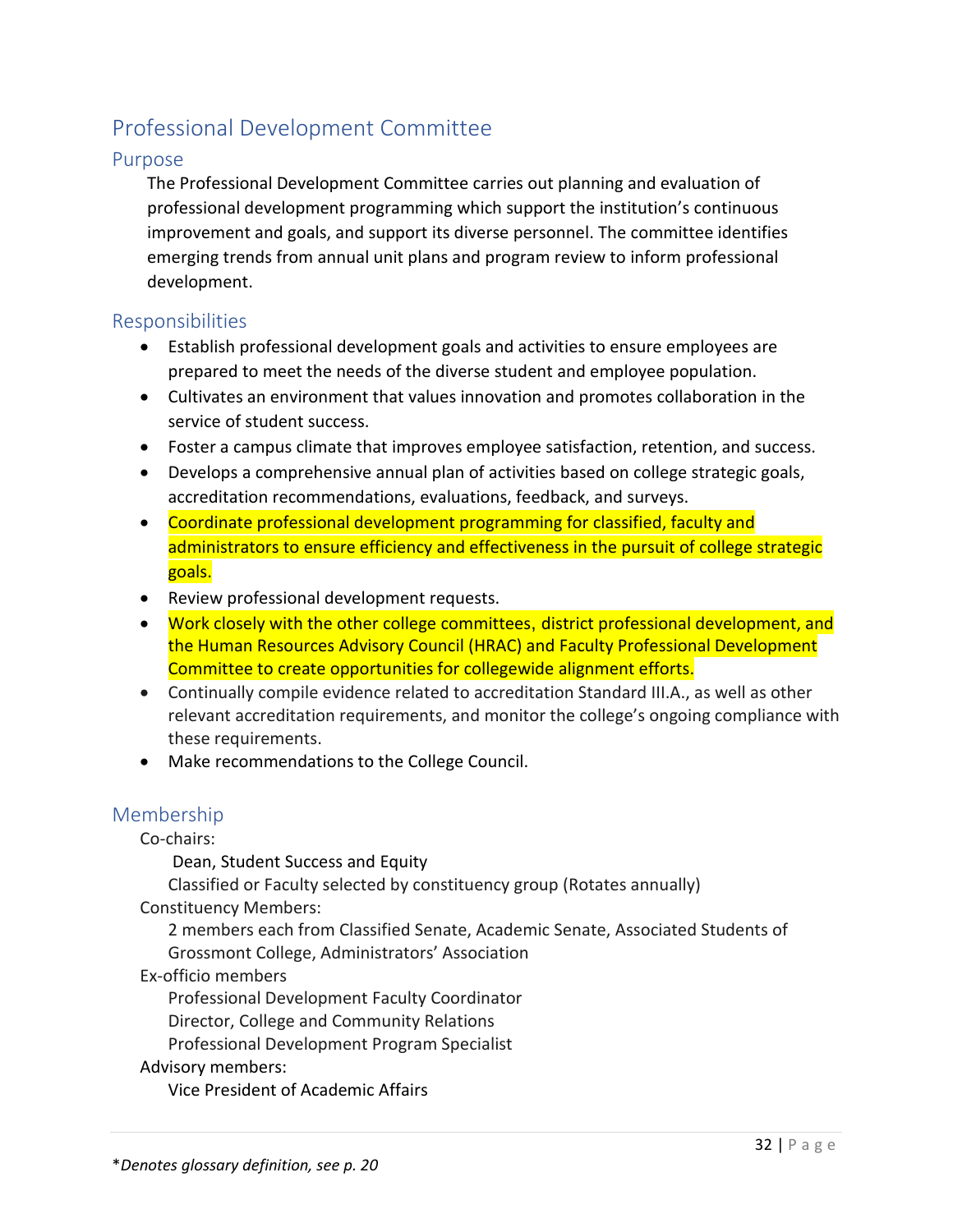Vice President of Student Services Vice President of Administrative Services

#### Meeting Dates

Third Wednesdays, 2 – 3:30 p.m.

Link to agendas and minutes:

Accreditation Standard

Standard III.A.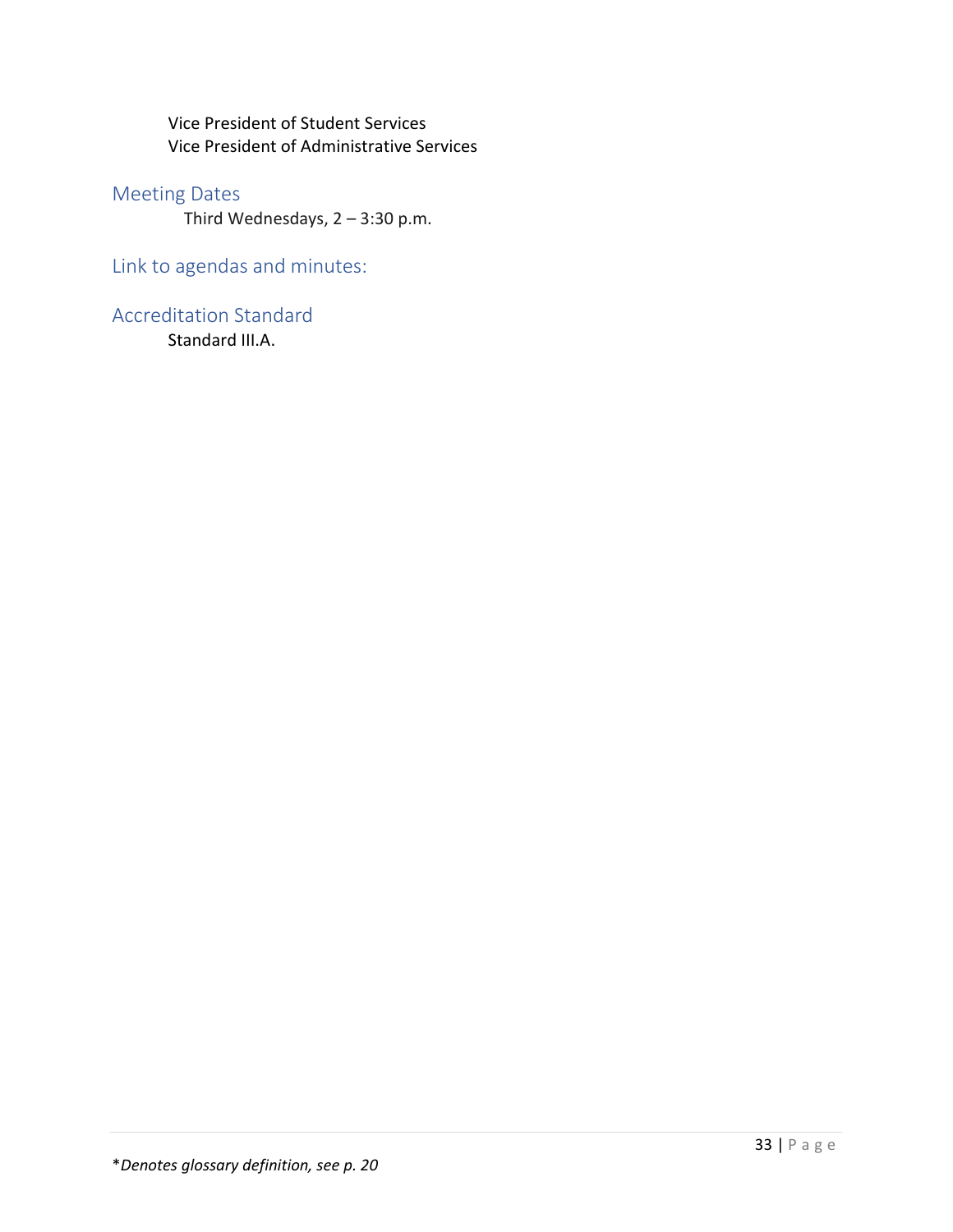## <span id="page-34-0"></span>Staffing Committee

#### Purpose

The Staffing Committee is responsible for drafting Grossmont College's multi-year Staffing Plan based on Educational Master Plan and Strategic Plan goals, and for monitoring the implementation of Staffing Plan to promote employment equity and diversity consistent with the college's mission, vision and values. The Grossmont College Staffing Committee is responsible for prioritization of faculty and classified staffing requests from annual unit plans.

#### Responsibilities

- Establish Grossmont College Staffing goals based on strategic goals, accreditation recommendations, Faculty Obligation Number (FON), Educational Master Plan, staff equity and diversity goals, retirements, resignations, and enrollment projections.
- Create a long-term staffing plan and evaluate the college's progress made towards achieving the goals of the staffing plan.
- Collaborate with faculty and classified staffing committees to review and revise rubrics for use in prioritization of staffing requests from annual unit plans.
- Receive the staffing prioritization lists from the ranking committees and discuss them for purposes of understanding.
- Collect available relevant information (such as Faculty Obligation Number [FON], tentative budget) to include for presentation at College Council.
- Annually evaluate the staffing prioritization rubrics and their application period.
- Request and evaluate EEO data from the District to better inform the staffing plan.
- Continually compile evidence related to accreditation Standard III.A., as well as other relevant accreditation requirements, and monitor the college's ongoing compliance with these requirements.
- Make recommendations to the College Council.

#### Membership

Co-chairs:

Vice President (Rotates annually to a VP who is not serving as the Chair of the College Council)

Classified or Faculty selected by constituency group (Rotates annually)

Constituency Members:

3 members each from Classified Senate, Academic Senate, Students, Administrators' Association

Ex-officio members:

Vice President of Academic Affairs Vice President of Administrative Services Vice President of Student Services

Faculty Staffing Co-chair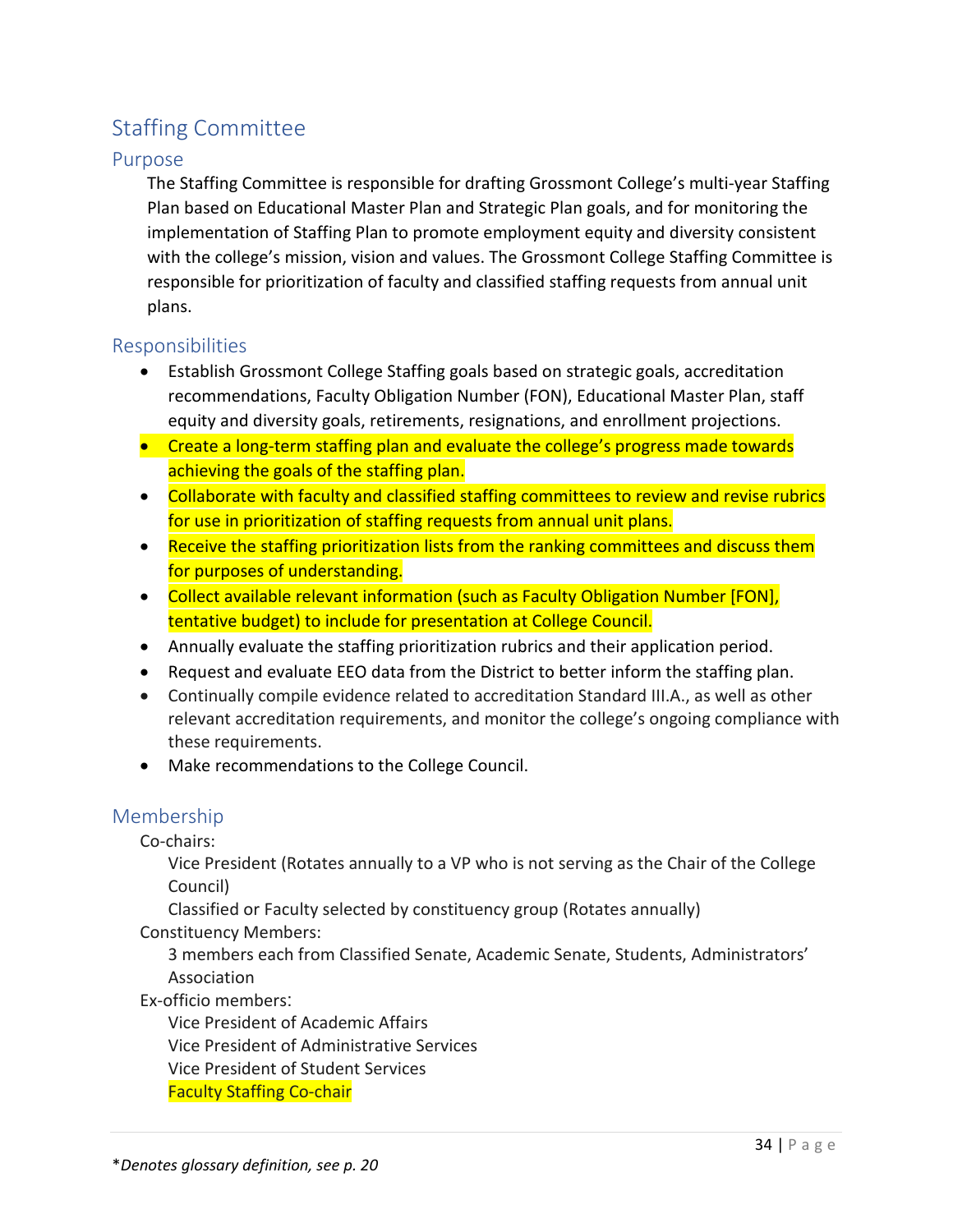Classified Staffing Co-chair Advisory members: **Senior Dean of College Planning** Dean of Student Success and Equity

Meeting Dates TBD

Link to agendas and minutes:

Accreditation Standard III.A.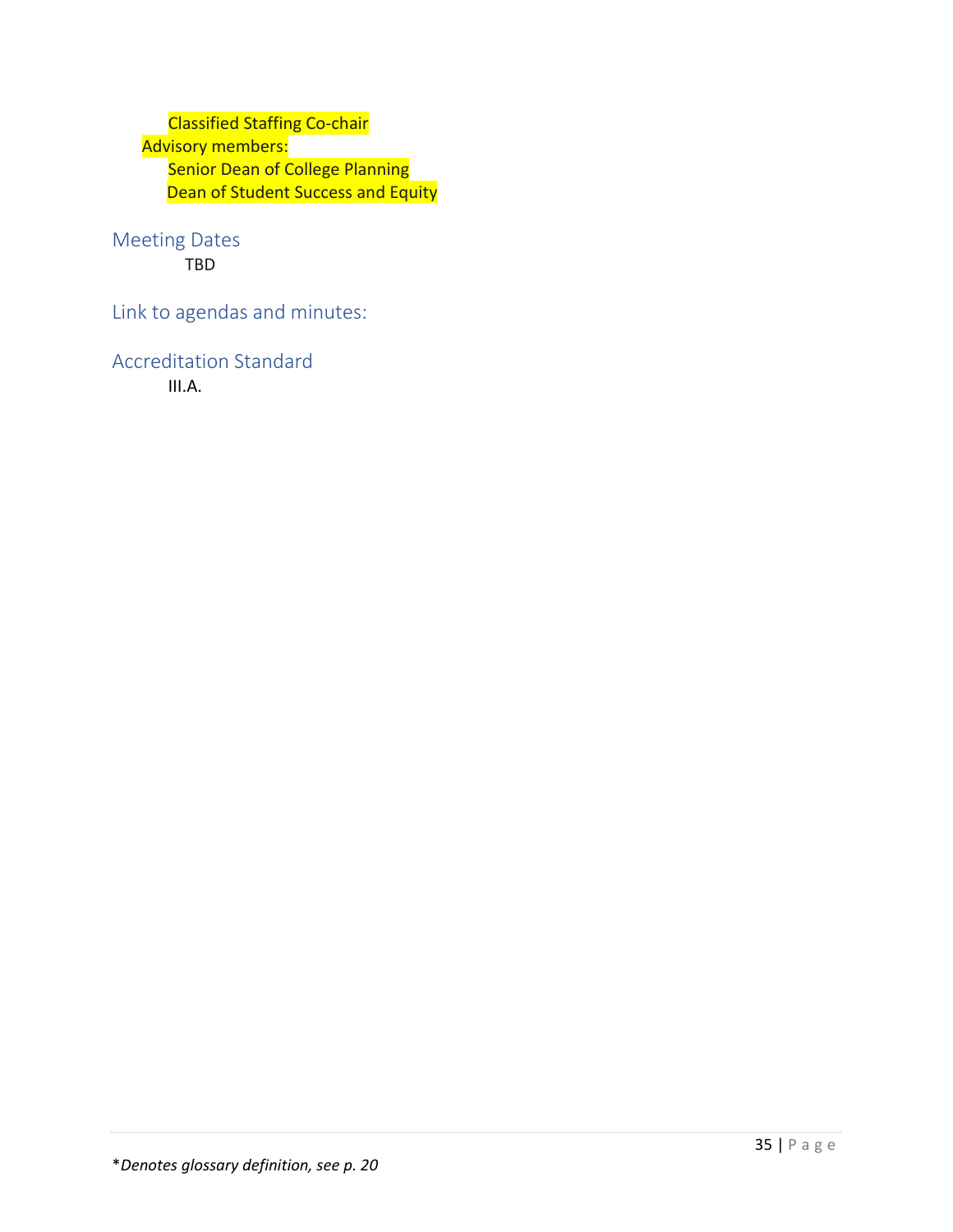## <span id="page-36-0"></span>Faculty Staffing Prioritization Committee

#### Purpose

This committee is responsible for the annual prioritization of faculty staffing requests made by departments through the annual unit planning process. In prioritizing these requests the committee contributes to the College's institutional capacity in pursuit of its mission, vision, and goals.

#### **Responsibilities**

- Maintain currency in knowledge and understanding of key, related institutional documents, such as the Strategic Plan and the Integrated Plan Goals.
- Collaborate with the Staffing Committee, on an annual basis, to design/revise a rubric for the evaluation of staffing requests.
- Utilize the rubric to evaluate and prioritize faculty staffing requests from the annual unit plan.
- Present the prioritized list, along with a rationale, to the Staffing Committee for the purpose of establishing understand and clarity.
- Collaborate with the Staffing Committee to evaluate the efficacy of the process and suggest any needed revisions to the process.

#### **Membership**

Co-chairs: Vice President Academic Affairs Faculty selected by constituency group from committee membership Constituency Members: 2 members from Administrators' Association 6 members from Academic Senate Ex-officio members: Vice President Student Services Advisory members: **None** 

Meeting Dates TBD - as needed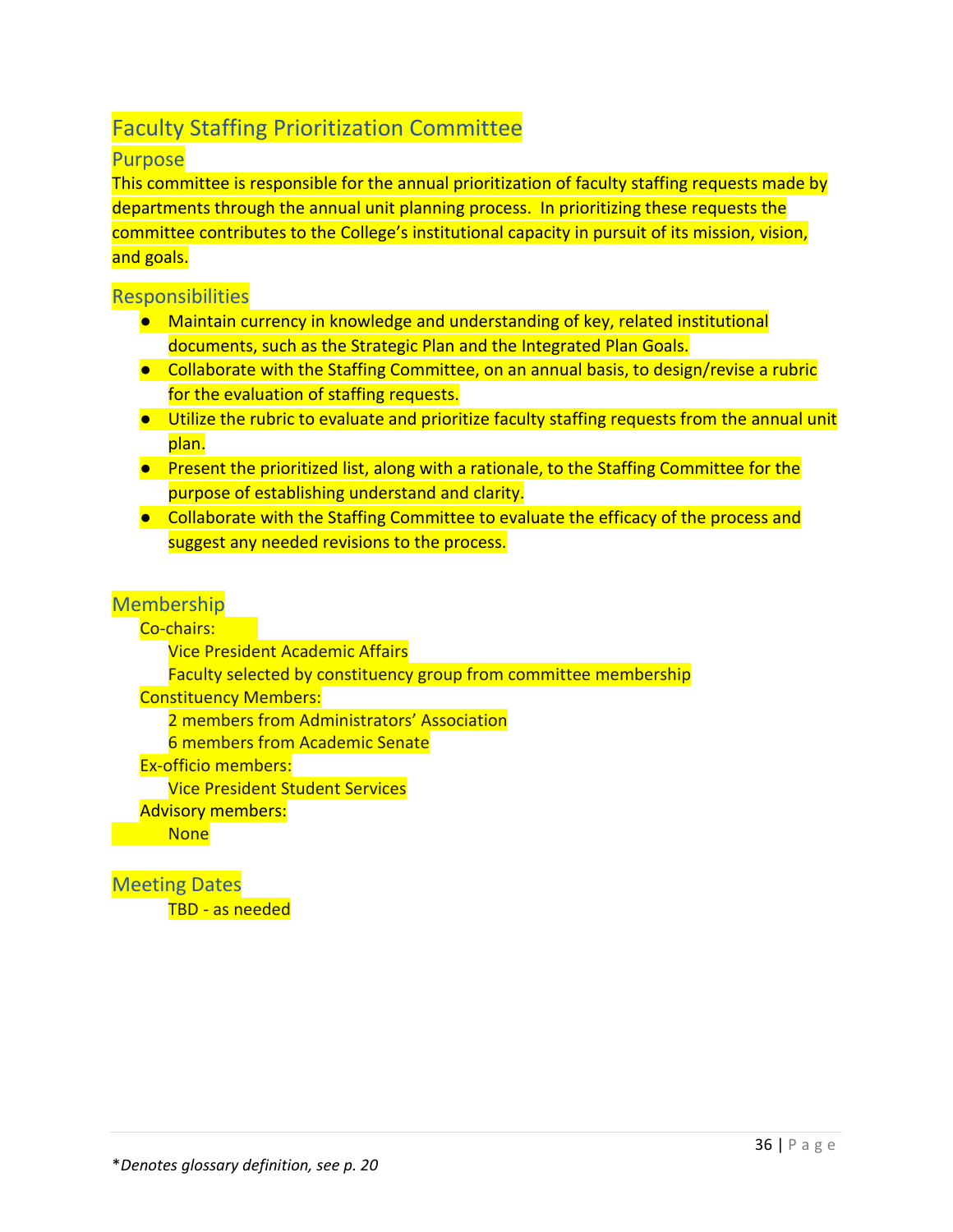# OPERATIONAL COMMITTEES



# <span id="page-37-0"></span>Participatory vs. Operational Example

Operational entities are not constituency based; rather, they include the personnel to accomplish their operational tasks and conduct regular business. They make decisions on specific, functional issues, based on established local, state, and federal regulations, protocols, or procedures, or they may be established for other standing or temporary purposes. Operational committees also implement the decisions made as part of the participatory governance process.

Operational committee membership is based on appointment related to expertise and position, and do not represent constituency groups though their membership may reflect a wide variety of constituencies. Operational bodies are led by a chair, co-chairs or tri-chairs, depending on preference, interest in the issue, or subject matter expertise.

Operational committees can also be heavy in consultation with various campus departments or types of personnel, such as department chairs, to better complete the work of the committee.

## <span id="page-37-1"></span>Student Representation

Membership on operational bodies is largely assigned by position, department or division, except when it comes to student representation as outlined by California Code of Regulations, Title, Section 51023.7, more commonly known as "9+1," or by GCCCD board policy. The 9+1 policies include:

- 1. Grading policies
- 2. Codes of student conduct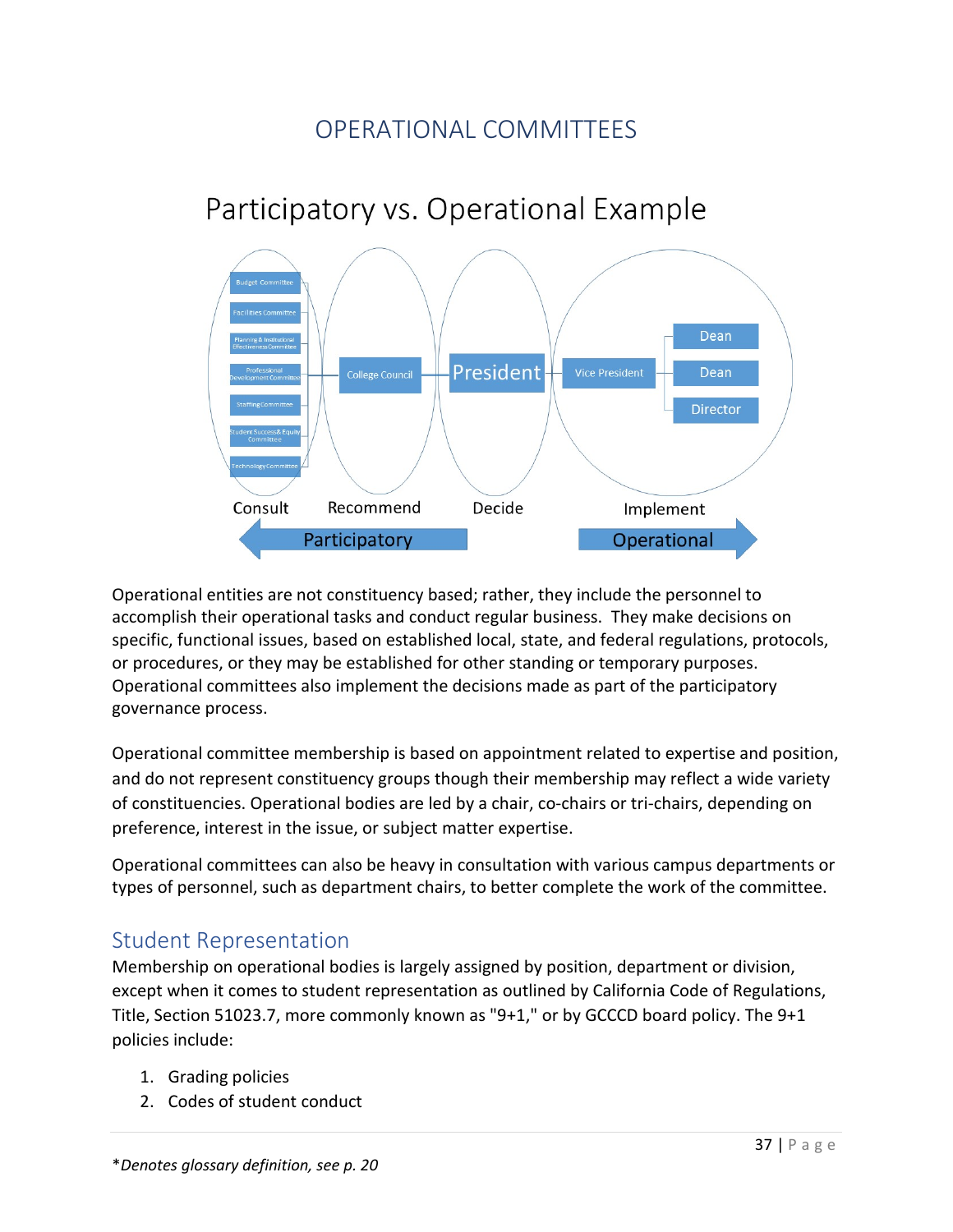- 3. Academic disciplinary policies
- 4. Curriculum development
- 5. Courses or programs that should be initiated or discontinued
- 6. Processes for institutional planning and budget development
- 7. Standards and policies regarding student preparation and success
- 8. Student services planning and development
- 9. Student fees within the authority of the District to adopt
- 10. Any other District and college policy, procedure, or related matter that the District governing board determines will have significant effect on students

While student participation is regulated, it's also important to include students in decisions that will directly affect them. Program and policy decisions are enhanced when considering student development.

## <span id="page-38-0"></span>Types of operational bodies

There are several different types of operational committees or bodies; they are called together based on the needs of the college.

#### Council

Councils are primarily bodies that represent functional areas and provide counsel to their respective vice president or dean.

#### Committee

Committees have a specific purpose within a defined scope of responsibility.

#### Steering Committee

Steering committees are charged with overseeing and directing large-scale initiatives and may oversee other committees.

#### Advisory Committee

Advisory committees serve to provide consultative and technical assistance to program/department staff.

#### Ad Hoc/Task Force

Ad hoc and task forces are generally groups with very task-oriented goals and are considered a working group that includes membership from across the college. They typically exist for a limited amount of time.

#### Work Group

Work groups are more constrained in assignment scope and in membership, often times with membership confined to one department, initiative or program. They typically exist for a limited amount of time.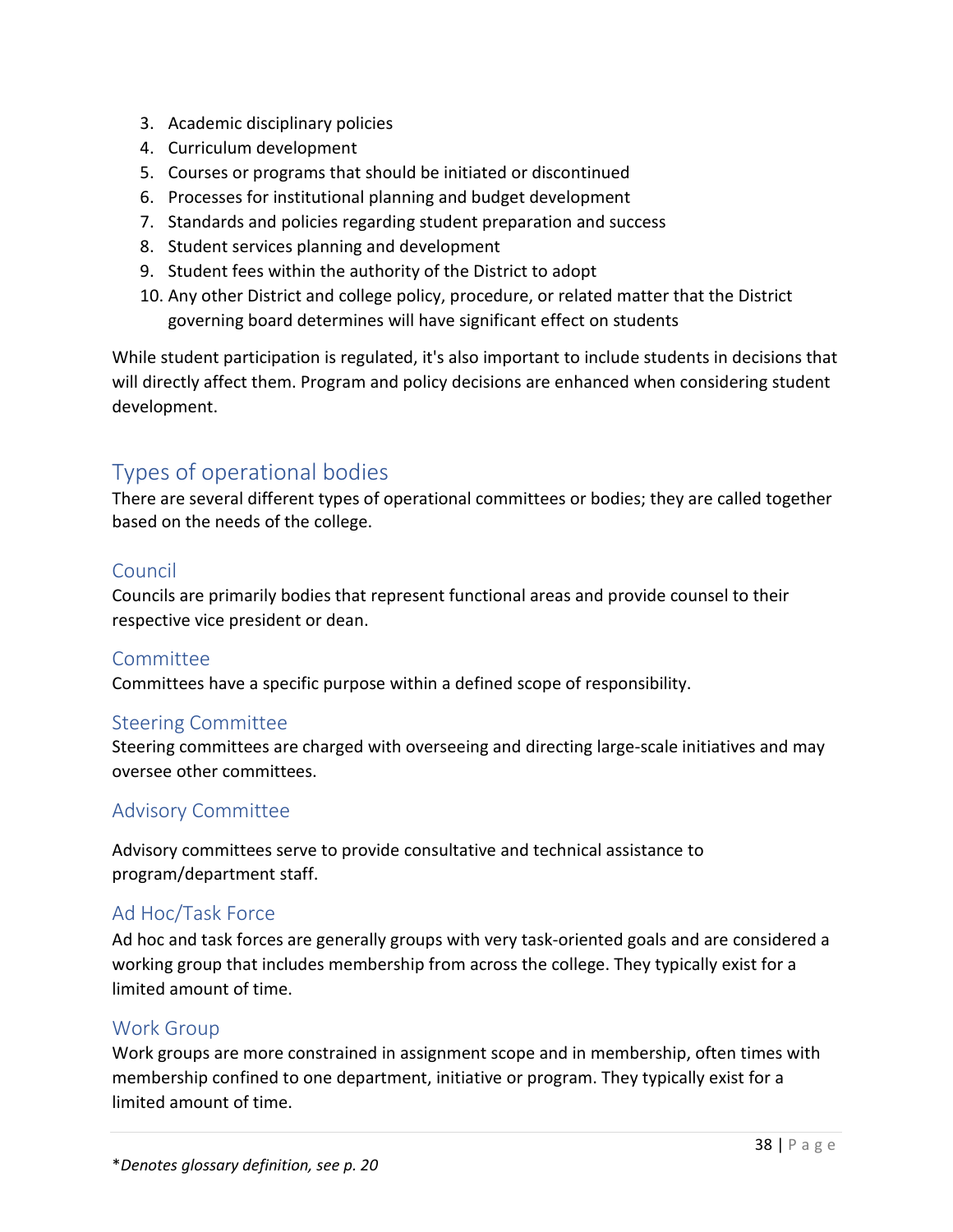## <span id="page-39-0"></span>Operational Committees

Below are current operational bodies by division:

#### Academic Affairs

Academic Affairs Council

Academic Division Councils (Allied Health and Nursing; Arts, Language and Communications; Career Technical Education and Workforce Development; English and Social/Behavioral Sciences; Learning and Technology Resources; Math, National Sciences, Exercise Science and Wellness)

Career/Technical Education (CTE) Advisory Committees

Enrollment Strategies Committee

#### Administrative Services

Administrative Services Council

Administrative Services Program Review

Bookstore Committee

Emergency Preparedness Committee

Food Services Advisory Committee

#### Student Services

Student Services Council

Admissions and Records Appeal Committee

International Programs Committee

Financial Aid Appeals Committee

Scholarships Committee

Basic Needs Task Force

Disciplinary Hearing Committee

Formal Student Grievance Hearing Council

Student Services Program Review

Veterans Services Task Force

World Arts & Culture Committee

Student Success and Support Program (SSSP) Committee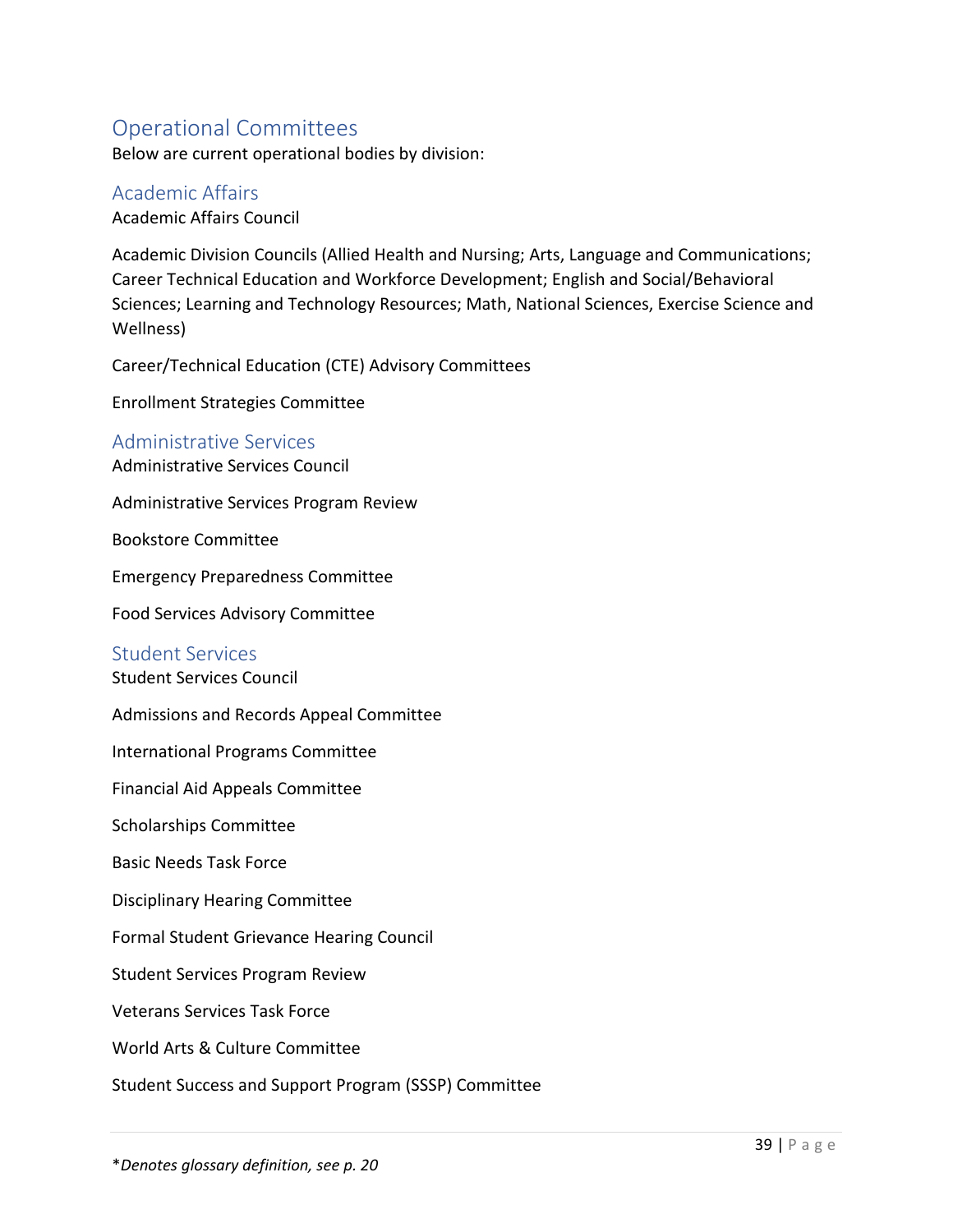Title V Steering Committee

Cooperative Agencies Resources for Education (CARE) Advisory Committee

CalWORKs Advisory Committee

Extended Opportunity Programs and Services (EOPS) Advisory Committee

#### Collegewide/President's Office

Accreditation Steering Committee

Annual Unit Plan Task Force

College Recognition Committee

Leadership Council

Marketing Committee

Guided Pathways Convening Task Force